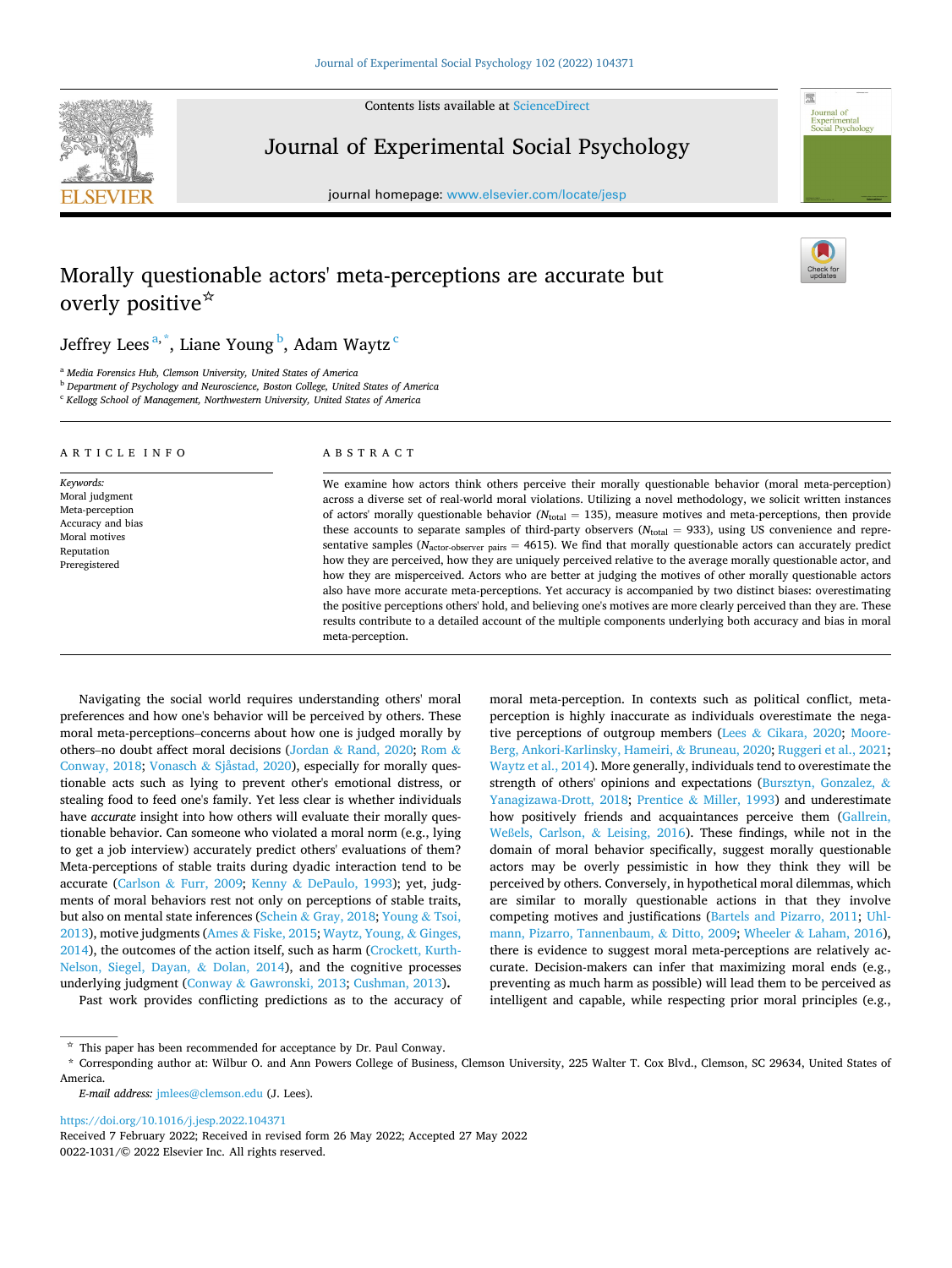never violating someone's rights) will lead them to be perceived as trustworthy and likable (Rom & [Conway, 2018](#page-13-0); [Rom, Weiss,](#page-13-0) & Conway, [2017\)](#page-13-0), despite observers' inferences of trustworthiness often being miscalibrated ([Capraro et al., 2018](#page-12-0)). Individuals and their acquaintances tend to show agreement on judgments of one's own moral character ([Helzer et al., 2014\)](#page-13-0), and narcissists exhibit accurate meta-perceptions regarding their reputations as such [\(Carlson, Vazire,](#page-12-0) & Oltmanns, [2011\)](#page-12-0). These disparate findings make it difficult to hypothesize how morally questionable actors' meta-perceptions will compare to how actors are actually perceived in context of real-world moral decisions not induced in a laboratory setting.

To address this question, we integrate research across social perception and moral psychology by adopting a *componential* approach to modeling judgment accuracy. The judgment components we examine are described in Table 1 and adopted from the extant literature on social judgment accuracy [\(Biesanz, 2010](#page-12-0); [Funder, 1995;](#page-12-0) [Kenny, 2004; West](#page-13-0) & [Kenny, 2011\)](#page-13-0). This approach has multiple benefits. First, we can disentangle processes which independently contribute to social judgment (e.g., projection of one's own attitudes vs. true accuracy). Second, we can control for confounds which inflate estimates of accuracy in the literature (Wood & [Furr, 2016](#page-13-0)). Third, we can model within-person

## **Table 1**

Detailed breakdown of the theoretical components of judgment we examine, including a description of each component, the specific operationalization, and a model sequence clarifying both the stepwise process by which these models are constructed and whether multiple components are examined within the same model or not.

| Judgment<br>Component            | Description                                                                                                                        | Operationalization                                                                                                                                                                                   | Model<br>Sequence |
|----------------------------------|------------------------------------------------------------------------------------------------------------------------------------|------------------------------------------------------------------------------------------------------------------------------------------------------------------------------------------------------|-------------------|
| Baseline Meta-<br>Accuracy       | Do actors know how<br>they are perceived by<br>others?                                                                             | Linear relationship (i.e.,<br>profile agreement)<br>between meta-<br>perceptions and<br>observer-perceptions (the<br>true values)                                                                    | Model 1           |
| Distinctive<br>Meta-<br>Accuracy | Do actors know how<br>they will be <i>uniquely</i><br>(distinctively)<br>perceived by others,<br>relative to the average<br>actor? | Linear relationship<br>between meta- and<br>observer-perceptions,<br>controlling for the true<br>distribution of attributes<br>in the actor population<br>(the normative profile)                    | Model 2           |
| Normative<br>Accuracy            | Do actors know how<br>the average actor is<br>perceived?                                                                           | Linear relationship<br>between meta-<br>perceptions and the<br>normative profile, in the<br>distinctive accuracy<br>model                                                                            | Model 2           |
| Meta-Insight                     | Do actors know how<br>they will be<br>misperceived?                                                                                | Linear relationship<br>between meta- and<br>observer-perceptions,<br>controlling for the actor's<br>true attributes (which is<br>interpretable as the<br><i>transparency</i> of their<br>attributes) | Model 3           |
| Transparency<br><b>Bias</b>      | Do actors<br>overestimate how<br>transparent their<br>attributes are to<br>others?                                                 | Linear relationship<br>between meta-<br>perceptions and actors'<br>true attributes, in the<br>insight model.                                                                                         | Model 3           |
| <b>Valence Biases</b>            | Do actors<br>systematically over or<br>underestimate the<br>extent to which they<br>are attributed a<br>specific attribute?        | Mean difference between<br>a specific meta-<br>perception and its<br>corresponding observer<br>perception (true value),<br>across all actors                                                         | Model 1           |
| Meta-Accuracy<br>Moderators      | Is an actor trait<br>associated with more<br>or less meta-<br>accuracy?                                                            | Individual difference<br>measure which<br>moderates the slope of<br>any accuracy coefficient                                                                                                         | Models<br>$4+$    |

accuracy, and therefore examine which traits moderate accuracy. Our approach allows us to examine generalized meta-accuracy ([Kenny](#page-13-0) & [DePaulo, 1993](#page-13-0)) and self-other agreement in the context of morally questionable behaviors. For simplicity, the judgment components in Table 1 are described in relation to meta-perception, but all such components apply to observer accuracy as well.

As a conceptual overview of the judgment components, baseline meta-accuracy is the raw linear relationship between how an actor thinks they are perceived and how they are actually perceived. Yet this univariate approach conflates two distinct sources of meta-knowledge: knowledge of how one is uniquely perceived, called distinctive metaaccuracy, and knowledge of how the *average* target is perceived (Wood & [Furr, 2016](#page-13-0)), called normative accuracy. As such, we disaggregate these two components of meta-knowledge. As distinctive metaaccuracy is of greatest theoretical importance, when we examine trait moderators of meta-accuracy we examine if actors higher on those traits have greater distinctive accuracy. Two further facets of meta-accuracy are of theoretical interest: actors' knowledge of how one is *mis*perceived, called insight ([Carlson, 2016](#page-12-0)), and the extent to which actors overestimate how accurately they will be perceived, called transparency bias [\(Gilovich, Savitsky,](#page-12-0) & Medvec, 1998). Lastly, all components of judgment above are conceptualized and operationalized as linear, representing knowledge of the rank-order of others' perceptions *across all*  perceptions. We also examine mean point-estimate accuracy of single perceptions, which in this context we call valence biases as all the perceptions are inherently positive or negative. Together these components of judgment provide a theoretically discerning account of generalized meta-accuracy in contexts of morally questionable behavior.

We examine generalized meta-accuracy and self-other agreement across a large set of naturalistic morally questionable behaviors by asking participants to describe in writing a past morally questionable behavior. As the diversity of these written accounts lies in the behaviors described, we ask each participant for self- and meta-perceptions of their *behavior*, rather than global judgments of moral character (e.g., [Barranti,](#page-12-0)  Carlson, & [Furr, 2016](#page-12-0); [Helzer et al., 2014\)](#page-13-0). Specifically, in Studies 1–3 we ask participants to rate the moral motives behind their morally questionable behavior (e.g., anger, selfishness, etc.), and in Study 4 we expand the measures to include non-motive attributions (e.g., did the behavior cause harm, etc.). We then take participants' written accounts and provide them to separate samples who rate the behavior on the same measures. This design allows for a direct test of generalized metaaccuracy, self-other agreement, and the additional components of judgment accuracy detailed in Table 1.

## **1. Overview of studies**

Table 2 details the Test Sets where we collected written instances of morally questionable behaviors ("something bad for a good reason"),

## **Table 2**

Breakdown of the samples for each Actor Test Set and Observer Study, including sample sizes, sample characteristics, and the number of judgment items. Horizontal correspondence represents which Test Sets each Observer Sample rated. Study 3 corresponds with both Test Sets because Observers in Study 3 rated Test Set A, but were themselves the Actors in Test Set B.

| <b>Actor Test Sets</b>                                                                               | Observer Studies                              |  |  |  |  |
|------------------------------------------------------------------------------------------------------|-----------------------------------------------|--|--|--|--|
| Test Set A                                                                                           | Study 1, $N = 318$ , convenience sample       |  |  |  |  |
| $N = 40$ , convenience sample<br>13 stories chosen                                                   | Study 2, $N = 121$ , convenience sample       |  |  |  |  |
| 6 motive/judgment items                                                                              | Study 3, $N = 230$ , US representative sample |  |  |  |  |
| Test Set B<br>$N = 230$ , US representative sample<br>122 stories chosen<br>27 motive/judgment items | Study 4, $N = 256$ , US representative sample |  |  |  |  |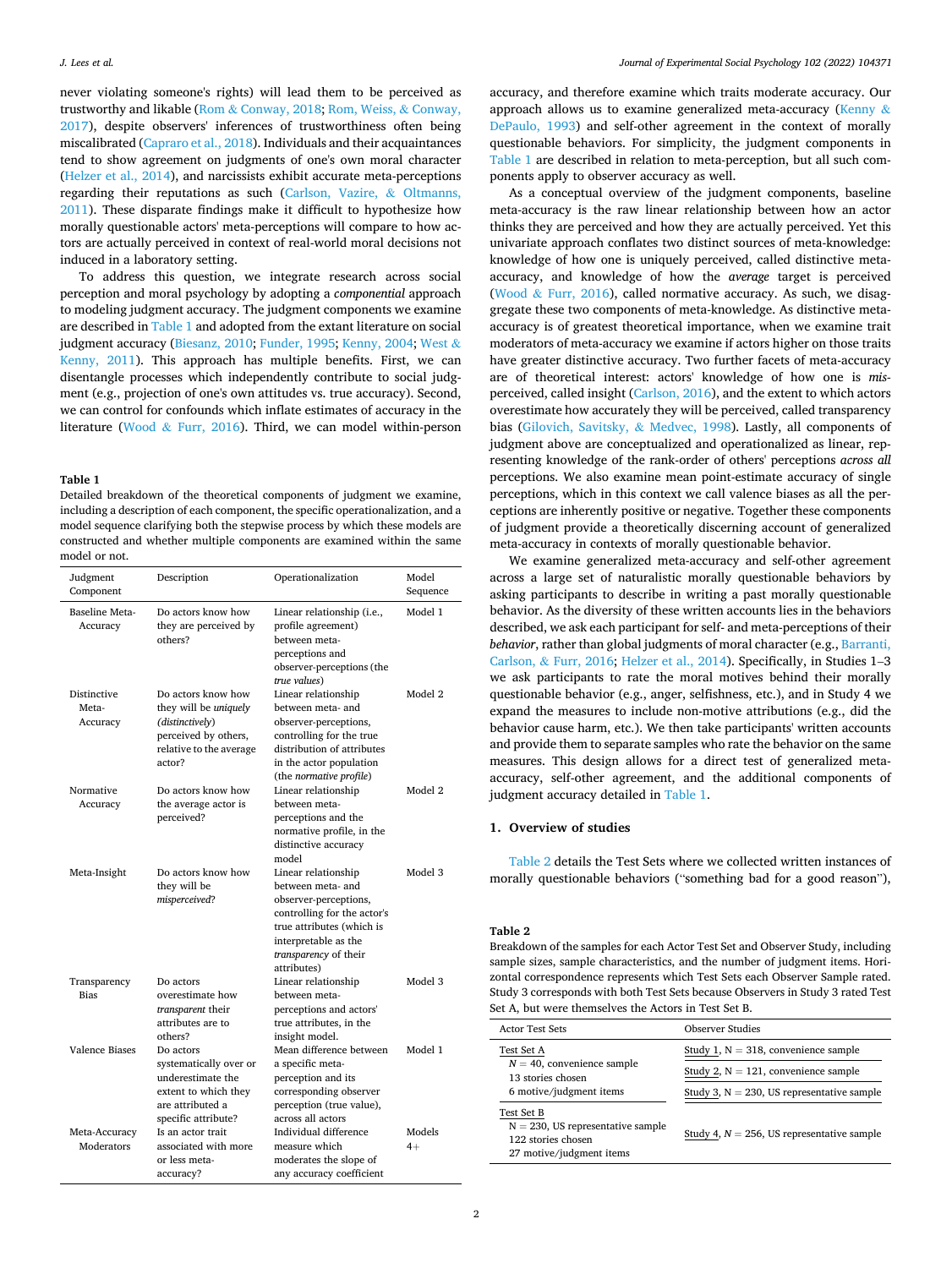and accompanying self- and meta-perceptions (henceforth referred to as "stories" written by "actors"), and the Observer studies where we showed a separate sample of participants a selected subset of stories from the corresponding Test Sets.

Observers in Studies 1 and 2 read the stories from Test Set A. The actors in Test Set B were the *same participants* as the observers in Study 3. These participants first provided their written stories (Test Set B), then read and judged the stories from Test Set A (Study 3). Observers in Study 4 read the stories from Test Set B.

## **2. Open Science**

Data collection and analyses for Study 2 were preregistered, (<https://osf.io/vcxb4>), as were Test Set2/Study 3 ([https://osf.](https://osf.io/bgv85)  [io/bgv85](https://osf.io/bgv85)), and Study 4 [\(https://osf.io/kzybe\)](https://osf.io/kzybe). All materials, data, and analysis code for all studies are available on the OSF ([https://osf.io/k6h](https://osf.io/k6hms)  [ms\)](https://osf.io/k6hms). We report all measures, and any deviations from the preregistrations are noted. Full disclosure to participants of our research question and intent was utilized across all studies.

The preregistrations included every confirmatory and exploratory analysis we intended to conduct, however this means we conducted myriad ancillary analyses which are impractical to include in the main text. As such, every preregistered analysis is reproduced in the Open Science Framework materials [\(https://osf.io/k6hms](https://osf.io/k6hms)). None of the analyses therein contradict the results presented here in the main text.

Complete details and results of all the linear mixed-effect models reported in summary below can be found in Section 3 of the Supplemental Materials, including regression tables, random effect variance components, and variance-covariance matrices for all models.

# **3. Test Set A**

## *3.1. Method*

# *3.1.1. Participants and design*

Test Set A solicited stories from participants regarding a previously committed unethical behavior. Forty individuals (Mean<sub>age</sub> = 31.9 years, 24 Men, 16 Women) were recruited for a short online survey using Amazon's Mechanical Turk platform, including the TurkPrime features ([Litman, Robinson,](#page-13-0) & Abberbock, 2017). The study was advertised as taking 3–4 min to complete (Median $_{\text{duration}}$  = 170 s) and participants were paid \$0.60 upon completion. The main purpose of Test Set A was to capture approximately a dozen stories of sufficient quality that could be used as stimuli in future studies. Because we could not anticipate either the quality of stories or how many participants would consent to allowing us to share their stories, we decided a priori to collect 40 participants in the hope of obtaining at least twelve stories of reasonable quality and variety.

#### *3.1.2. Procedure*

Participants were informed they would be asked for potentially sensitive information and then received a prompt to write about an instance of morally questionable behavior that read:

Sometimes people have to 'do bad things for good reason.' Examples could include stealing food to feed your family, harming someone in order to protect yourself, or lying to friends or family in order to prevent worse conflict. In service of a greater good, we sometimes have to commit lesser evils. Please describe, in 2–4 sentences, a time when you did something 'bad,' but for good reason, or because you felt it was necessary. After providing your story you'll be asked a few short questions about your reasoning behind your behavior. Please do not include any identifying information in your story.

This language of "something bad for a good reason" was chosen in the hope of soliciting stories that represented morally "gray" behaviors with complex and competing motives.

After writing, participants indicated their actual motives and metamotives (order of sections randomized) for the behaviors they described. Participants were not aware of the specific items/motives they would be asked about when they were writing their stories, as to not bias what or how participants write about their behavior. Nor could participants return to their written story to edit it once they began responding to the motive items. The actual motive instructions read "when engaging in the behavior you just described, how much were you motivated by the following," and the meta-motive instructions read "Imagine someone else—the average person—reads about the behavior your described and has to rate how much they think you were motivated by the following factors (below). Please indicate how you think THEY would rate your motivations." Response options were: selflessness, compassion, loyalty, self-interest, anger, and conflict avoidance (single items, all rated from 1="Not at all" to 7 = "Completely"). These six motive items were selected for their generality and potential applicability to behaviors participants might describe. They intentionally capture both positively and negatively valenced motives, emotional and non-emotional motives, along with self- and other-focused motives (note that in Test Set B the list of motives expands greatly).

After rating their motives and meta-motives participants indicated whether or not we could use their stories in future studies (two withheld consent and are not included in any studies). Finally, participants completed demographic questions and the survey ended.

# **4. Results**

[Table 3](#page-3-0) provides the bivariate correlations between participants' actual motives and meta-motives across the 38 stories. The high correlations between each self-reported motive and its corresponding metamotives (*r*s from 0.68 to 0.88, bolded) suggested that actors did not expect observers' perceptions to deviate significantly from their selfreported motives. This potentially represented a transparency bias ([Gilovich et al., 1998\)](#page-12-0), where individuals believe their thoughts, feelings and emotions are more transparent to observers than they actually are.

Of the 38 stories we selected 13 to serve as stimuli for future studies. These were selected for their quality (i.e. they were relatively well written, comprehensible, and believable), and diversity (i.e. they represent a wide set of behaviors and contexts). The 13 we chose are accessible on the OSF ([https://osf.io/k6hms](https://osf.io/k6hms/)). Below are brief summaries of the content of each story. Story #1: Called in sick (falsely) to go on their child's field trip. Story #2: Shoplifted food during a brief period of homelessness. Story #3: Dropped out of college and didn't tell parents. Story #4: Searched sister's browser history to learn if she was self-harming and got her help. Story #5: Stole \$5 from their brother to give to a homeless man. Story #6: Put fake references on job applications. Story #7: Lied to a recently-single friend about having a new boyfriend. Story #8: Argued/almost fought shopkeeper who swindled brother. Story #9: Stole food for their cat when financially broke. Story #10: Didn't tell father about cancer diagnosis. Story #11: Lied to friend about having transgender daughter. Story #12: Stole food for an impoverished friend. Story #13: Broke suicidal friend's promise to remain silent in order to get them help.

# **5. Study 1**

Study 1 took the 13 stories from Test Set A and used them as stimuli for participants to rate, along with the same six motive items from Test Set A. We then directly tested for meta-accuracy by comparing Test Set A's meta-perceptions to Study 1's observer perceptions.

# *5.1. Method*

# *5.1.1. Participants and design*

We decided a priori to collect 25 responses per story, requiring a total of 325 participants. 326 participants were recruited via Mturk using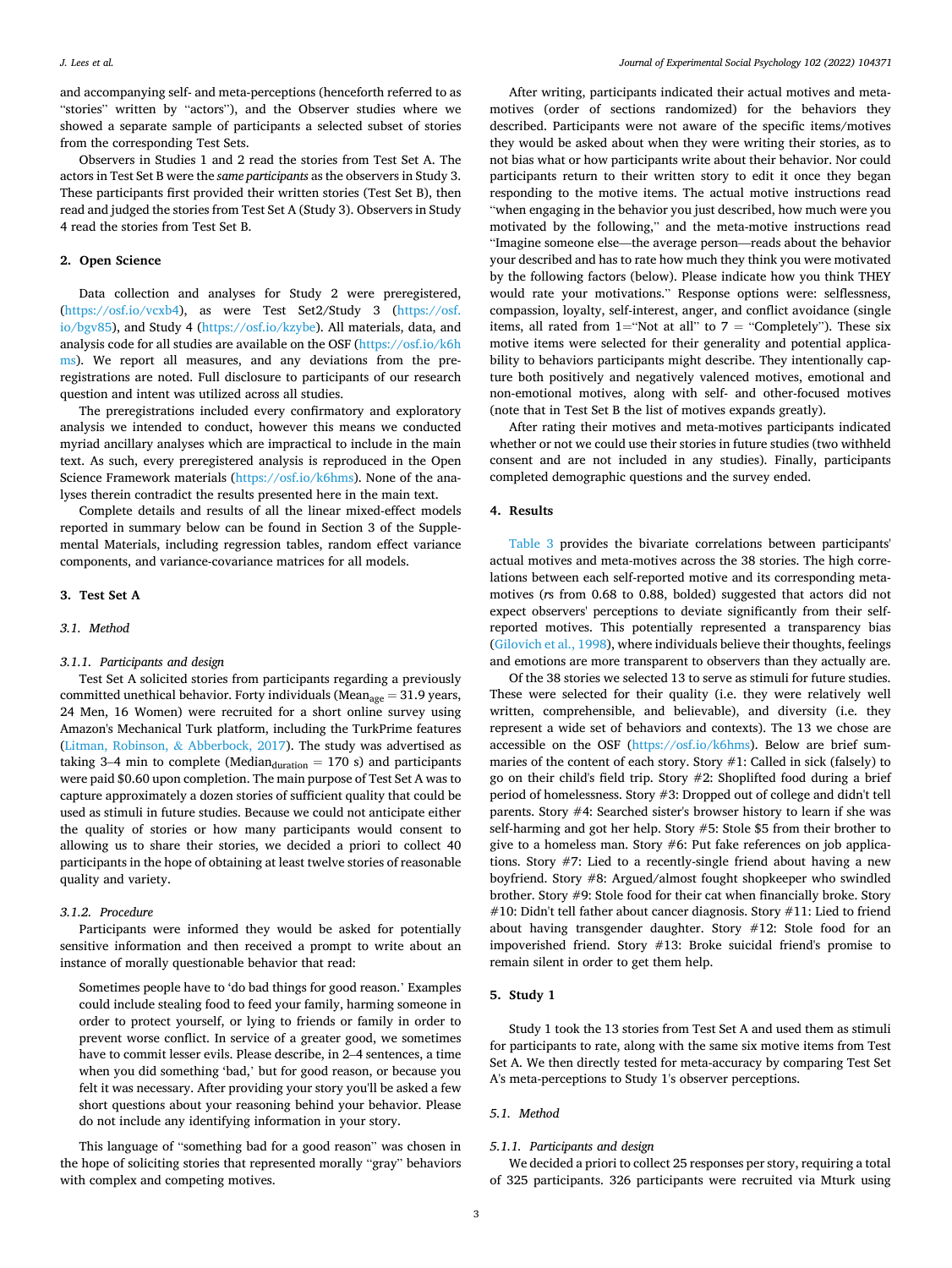## <span id="page-3-0"></span>**Table 3**

Pearson correlations between actors' own motives and meta-motives.  $N = 38$ . Bolded values are the specific congruence between each motive and its corresponding meta-motive. \**p <* 0.05, \*\**p <* 0.01, \*\*\**p <* 0.001.

|                        | Selfless. | Compass.   | Loyalty   | Self<br>Interest | Anger     | Conflict<br>Avoid. | Meta<br>Selfless. | Meta<br>Compass. | Meta<br>Loyalty | Meta Self<br>Interest | Meta<br>Anger | Meta<br>Conflict<br>Avoid |
|------------------------|-----------|------------|-----------|------------------|-----------|--------------------|-------------------|------------------|-----------------|-----------------------|---------------|---------------------------|
| Selflessness           |           |            |           |                  |           |                    |                   |                  |                 |                       |               |                           |
| Compassion             | $0.64***$ |            |           |                  |           |                    |                   |                  |                 |                       |               |                           |
| Loyalty                | 0.29      | $0.51**$   |           |                  |           |                    |                   |                  |                 |                       |               |                           |
| Self-Interest          | $-0.44**$ | $-0.56***$ | $-0.29$   |                  |           |                    |                   |                  |                 |                       |               |                           |
| Anger                  | $-0.00$   | $-0.11$    | 0.03      | $0.33*$          |           |                    |                   |                  |                 |                       |               |                           |
| Conflict<br>Avoidance  | $-0.18$   | $-0.43**$  | $-0.37*$  | 0.17             | $-0.01$   |                    |                   |                  |                 |                       |               |                           |
| Meta Selfless          | $0.88***$ | $0.63***$  | $0.36*$   | $-0.50**$        | $-0.20$   | $-0.11$            |                   |                  |                 |                       |               |                           |
| Meta<br>Compassion     | $0.77***$ | $0.71***$  | $0.43**$  | $-0.65***$       | $-0.18$   | $-0.12$            | $0.83***$         |                  |                 |                       |               |                           |
| Meta Loyalty           | $0.55***$ | $0.56***$  | $0.68***$ | $-0.45**$        | $-0.14$   | $-0.31$            | $0.60***$         | $0.74***$        |                 |                       |               |                           |
| Meta Self<br>Interest  | $-0.43**$ | $-0.67***$ | $-0.39*$  | $0.76***$        | 0.23      | $0.40*$            | $-0.52***$        | $-0.60***$       | $-0.48**$       |                       |               |                           |
| Meta Anger             | $-0.05$   | $-0.02$    | 0.08      | $0.39*$          | $0.79***$ | $-0.04$            | $-0.18$           | $-0.14$          | $-0.15$         | 0.24                  |               |                           |
| Meta Conflict<br>Avoid | $-0.06$   | $-0.29$    | $-0.29$   | 0.20             | 0.05      | $0.88***$          | $-0.03$           | $-0.06$          | $-0.24$         | $0.49**$              | 0.08          |                           |

Computed correlation used pearson-method with pairwise-deletion.

TurkPrime, and eight responses were removed due to duplicate IP addresses, leaving a final  $N = 318$  (Mean<sub>age</sub> = 35.6 years, 175 Men, 143 Women). The study was advertised as taking  $1-2$  min (Median $_{\text{duration}} =$ 66 s) and participants were paid \$0.25 upon completion.

#### *5.1.2. Procedure*

After providing informed consent, participants were informed that they would be reading and judging a story of morally questionable behavior written by another participant, and the language of these instructions matched the language from the writing prompt in Test Set A: "Sometimes people have to 'do bad things for good reason.' Examples could include stealing food to feed your family, harming someone in order to protect yourself, or lying to friends or family in order to prevent worse conflict. In service of a greater good, we sometimes have to commit lesser evils. You are going to read a story of when someone did something 'bad,' but for good reason, or because they felt it was necessary. The story was written by another participant in this study. After reading the story you'll be asked a few short questions about your thoughts regarding the story."

On the following page participants were randomly assigned to read one of the thirteen stories, unaltered from what was originally written by participants in Test Set A. On the same page as the story participants were asked to rate how much they believed the story's author was motivated by the same six motives on the exact same scale as Test Set A. After reading a single story participants responded to basic demographic questions and the survey ended.

#### *5.1.3. Analyses*

All our analyses were adapted from the social accuracy model (SAM: [Biesanz, 2010](#page-12-0)), see Section1 of the Supplementary Materials for detailed modeling information, including data centering details. We used truemean (i.e., the accuracy criterion) centered judgment variables within target ("person-centering," Furr  $&$  [Funder, 2004](#page-12-0)), after combining the observer data in Study 1 with actors' meta- and actual motives collected in Test Set A. As such, actors' meta-perceptions were true-mean centered on the average observer perception toward the specific actor, observers' attributions were true-mean centered on the average actual motives reported by actor, and actors' actual motives were mean-centered within actor. Standardized regression coefficients are provided and were derived using "within-group" standardization ([Hamaker](#page-12-0) & Muthén, [2020;](#page-12-0) [Schuurman, Ferrer, de Boer-Sonnenschein,](#page-13-0) & Hamaker, 2016), where all judgments are divided by the within-actor standard deviation, rather than the grand standard deviation used in traditional standardization. Statistical details on the centering and standardization method can be found in Section 1 of the Supplemental Materials. Complete regression tables, including variance-covariance matrices, for all the models reported below can be found in Section 3 of the Supplemental Materials.

For both actor meta-accuracy and observer judgment accuracy, we tested three main models utilizing linear mixed-effects modeling, adapted from the SAM framework. Note that observer accuracy was operationalized as profile-agreement, the extent to which observers' judgments of actors' motives related to actors' self-reported motives (the true value). The first models were baseline accuracy models, which tested for a linear relationship between the estimated and true values in actor meta-perceptions and observer motive attributions. The baseline accuracy models should be interpreted with caution as they do not control for potential confounds (controlled for in subsequent models) of judgment accuracy which may inflate accuracy estimates.

The second models tested for *distinctive accuracy* ([Biesanz, 2010](#page-12-0); [Furr, 2008](#page-12-0)), which tested the linear relationship between the estimated and true values while simultaneously testing for the linear relationship between the estimated value and the *normative profile* (sometimes referred to as the stereotypic profile). Conceptually, it is possible that observed accuracy is due, in part or in whole, to an observer's reliance on expectations/knowledge regarding the average distribution of motives in the population, rather than the observer's consideration of the motives at play in the specific story they were judging. Across all studies we operationalize the normative profile as the distribution of the motive means across the actor sample, given that the relevant normative profile for participants is specific to our paradigm.

The third models tested for *insight* in meta- and observer judgments ([Carlson, 2016\)](#page-12-0). For actors, insight was operationalized as the linear relationship between their meta-perceptions and observers' motive attributions while controlling for actors' actual motives, the latter relationship interpreted as *transparency bias* in actors' motives as it would indicate that actors think their true motives are perceived when they are not in truth. Conceptually, actor insight represented the ability of an actor to accurately predict how perceptions of their motives *differed*  from their true motives (i.e., how they're misperceived). For observers, insight was operationalized as the linear relationship between their motive attributions and actors' true motive while controlling for actors' meta-perceptions, which here was interpreted as *opaqueness* in actors' motives. Conceptually, observer insight represented the ability of an observer to accurately perceive the extent to which an actor's true motives *differed* from how the actor thought they would be perceived.

In constructing our linear mixed-effects models we adopted a maximal random structures approach [\(Barr, Levy, Scheepers,](#page-12-0) & Tily,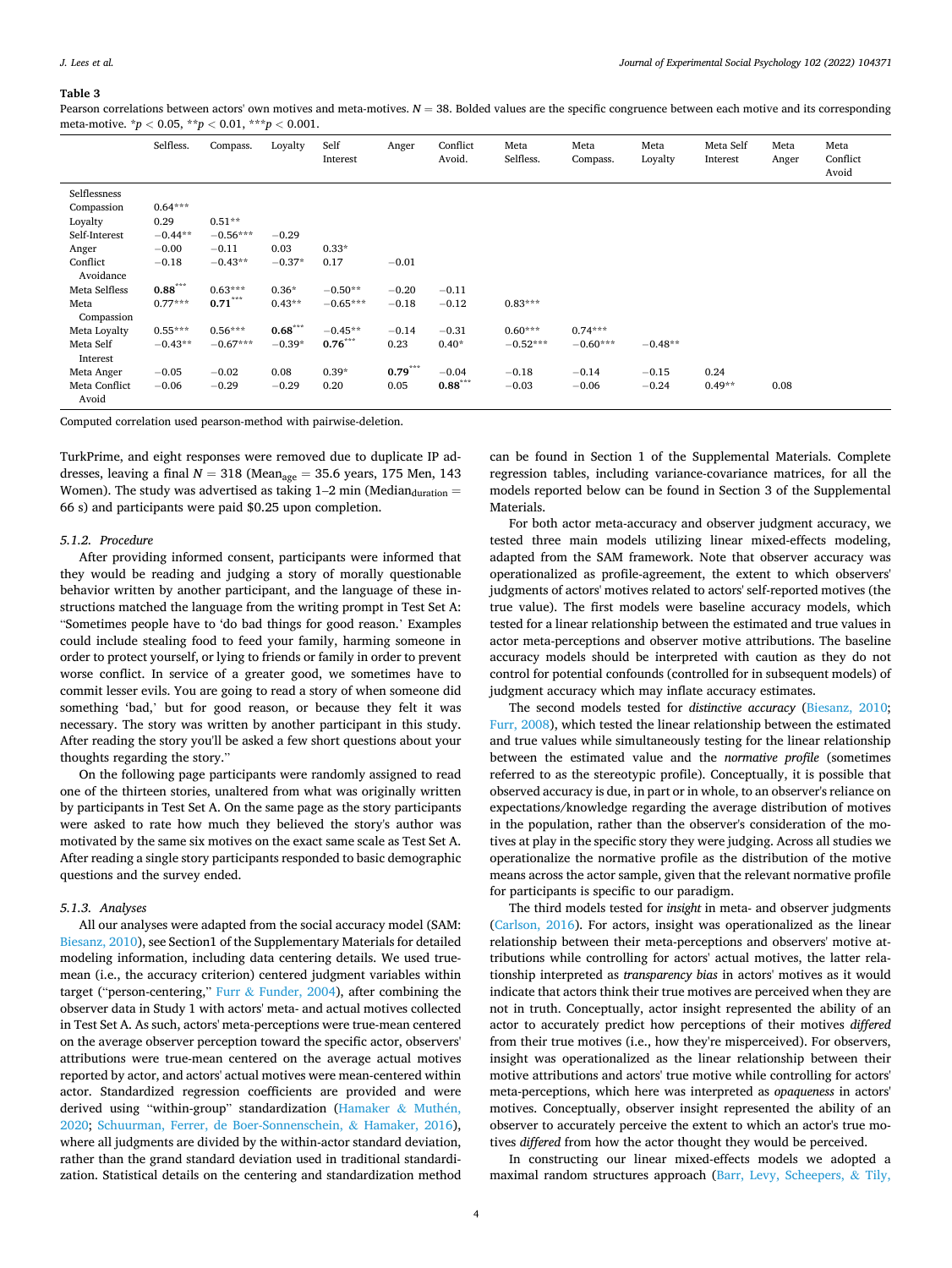[2013\)](#page-12-0), with random slopes and intercepts for all linear predictors across all random effects (unless a model was singular, in which case we removed the random slope with the smallest standard deviation). Building upon the SAM our models were constructed such that the estimates provided by participants (i.e. the meta-perceptions, observer motive judgments) were modeled as the dependent variables, and the true values were modeled as predictors. In predicting actor metaperceptive accuracy there was a single random effect for actor, and in predicting observer accuracy there were two crossed random effects, one for actor and one for observer (see Section 2 of the Supplemental Materials for information on modeling the interaction of actor and observer as separate random intercepts). All models were estimated using restricted maximum likelihood estimation and Welch–Satterthwaite degrees of freedom approximation through the *lmerTest* R package ([Kuznetsova, Brockhoff,](#page-13-0) & Christensen, 2017).

# *5.1.4. Sensitivity analyses*

We conducted Monte Carlo simulations, using the *simr* R package (Green & [MacLeod, 2016](#page-12-0)), of the models used to test our key hypotheses to examine the sensitivity with which they would be able to observe effect sizes at and below the observed estimate. We examined the sensitivity of the distinctive meta-accuracy and distinctive observer accuracy models, as these estimates are of primary theoretical interest and are comparable in structure to the other analyses. Sample size for the simulations was  $N_{actors} = 13$  and  $N_{observations} = 318$  (1899 actorobserver judgments). We estimated the statistical power of the observed distinctive meta-accuracy effect size  $(b = 0.23$ , see below), and the sensitivity to detect smaller estimates (0.18 and 0.13), based on 500 simulations for each estimate, with alpha  $= 0.05$ . The observed estimate of *b* = 0.23 was powered at 96%, 95% CI = [0.94, 0.98], while *b* = 0.18 was observable with 89% power, 95% CI =  $[0.85, 0.91]$ , and  $b = 0.13$ observable with 63% power, 95% CI =  $[0.59, 0.67]$ . We estimated the statistical power of the observed distinctive observer-accuracy effect size  $(b = 0.31$ , see below), and the sensitivity to detect smaller estimates (0.25 and 0.18), based on 500 simulations for each estimate. The observed estimate of  $b = 0.31$  was powered at 99.8%, 95% CI = [0.99, 1.00], while  $b = 0.25$  was observable with 98% power, 95% CI = [0.97, 0.99], and  $b = 0.18$  was observable with 83% power, 95% CI = [0.80, 0.87].

# *5.2. Results*

# *5.2.1. Meta-perception accuracy*

The baseline meta-accuracy model found evidence for metaaccuracy,  $b = 0.41$ , 95% CI = [0.29, 0.54],  $B = 0.43$ ,  $t(12.15) = 7.12$ ,  $p < 0.001$ . Actors were able to predict with some accuracy the motive attributions observers made toward them. The distinctive accuracy model, which controlled for the *average* distribution of motives (the normative profile), found evidence for distinctive accuracy,  $b = 0.23$ , 95% CI = [0.11, 0.35],  $B = 0.25$ ,  $t(12.04) = 4.28$ ,  $p = 0.001$ , meaning actors exhibited meta-accuracy in judging how they're *uniquely*  perceived relative to the average morally questionable actor. The normative profile was also associated with meta-perceptions,  $b = 0.83$ , 95% CI = [0.34, 1.32], *B* = 0.39, *t*(12.04) = 3.71, *p* = 0.003. Lastly, the meta-insight model, which controlled for actors' true motives, found evidence of meta-insight, *b* = 0.04, 95% CI = [0.02, 0.06], *B* = 0.04, *t*   $(1874.63) = 4.62$ ,  $p < 0.001$ , and that meta-perceptions were associated with actors' true motives,  $b = 0.79$ , 95% CI = [0.59, 1.00],  $B = 0.83$ , *t*  $(11.73) = 8.59, p < 0.001$ . Interpretively, this suggested that actors possess, to a small degree, knowledge about how they would be misperceived, and that they displayed a transparency bias where they assumed that observers' judgments would track more closely with their actual motives than they did in truth.

## *5.2.2. Observer accuracy*

The observer base accuracy model found that observers were able to

accurately assess the self-reported motives of the actors in the story they read, *b* = 0.45, 95% CI = [0.36, 0.55], *B* = 0.42, *t*(6.48) = 11.72, p *<* 0.001. We also found evidence for distinctive accuracy,  $b = 0.31$ , 95%  $CI = [0.18, 0.44], B = 0.30, t(10.46) = 5.44, p < 0.001, suggesting$ observer's judgments tracked with the distinctness of the actor they are perceiving while also tracking with the normative profile,  $b = 0.41$ , 95% CI =  $[0.20, 0.62]$ ,  $B = 0.20$ ,  $t(13.02) = 4.24$ ,  $p = 0.001$ . Lastly, the insight model found evidence for accuracy,  $b = 0.14$ , 95% CI = [0.03, 0.24],  $B = 0.11$ ,  $t(83.60) = 2.48$ ,  $p = 0.015$ , in addition to an association between observers' judgments and actors' meta-perceptions,  $b = 0.36$ , 95% CI =  $[0.21, 0.50], B = 0.33, t(15.31) = 5.34, p < 0.001$ . These findings suggest that observers were both able to perceive actor's motives accurately but that actors' motives were also partially "opaque." Operationally, opaqueness was exhibited when observers' judgments were associated with actors' *meta-perceptions* above actors' true motives, meaning observers perceived some motives inaccurately and in a manner that actors anticipated.

# **6. Study 2**

Study 2 sought to directly replicate the findings of Study 1 while also expanding the survey to include observer trait measures and secondary attributions toward the stories. Study 2 was preregistered ([https://osf.](https://osf.io/vcxb4)  [io/vcxb4](https://osf.io/vcxb4)).

# *6.1. Methods*

## *6.1.1. Participants and design*

We recruited 125 participants to take an online survey on Mturk, using TurkPrime. Four participants failed the comprehension check and as such the final  $N = 121$  (Mean<sub>age</sub> = 34.3 years, 81 Men, 39 Women, 1 Non-binary individual). We preregistered a sample size of 125 to detect the small level of meta-accuracy among actors from Study 1. In Study 1 we gathered 25 responses per story, and in Study 2 we utilized repeated measures and on average obtained approximately 47 responses per story. The study was advertised as taking 15 min (Median $_{\text{duration}} = 11$ min, 54 s) and participants were paid \$2.25 upon completion.

#### *6.1.2. Procedure*

The design of Study 2 was identical to that of Study 1 except for two main features: Study 2 introduced repeated measures where participants read five, instead of one, story (randomized), and Study 2 included additional measures within story and participant trait measures. Otherwise the procedure was identical to that of Study 1 (same instructions, same motive items, etc.).

For each of the five stories observers read, they rated the actors on the six motive items from Test Set A along with a series of new judgment items about the actors, and several trait measures. Both the new judgment items and the trait measures were included so that we could test whether they moderated observer accuracy (were associated with greater or less accuracy). We included a three-item measure of empathy for the actor ("How much do you feel compassion for /sympathy for/ moved by the story author?"), a three-item measure of perceived immorality ("is this behavior immoral/ethical(-)/right or wrong?"), a single item for perceived similarity to the actor ("How similar/dissimilar is the author of this story to you"), a single item for perceived trustworthiness of the actor ("How trustworthy is the story author?"), and a single item for perceived typicality of the behavior ("How common is the story author's behavior?"). After reading and rating the five stories participants completed several trait measures: the perspective taking (*α*   $= 0.89$ ) and empathic-concern ( $\alpha = 0.94$ ) subscales of the Interpersonal Reactivity Index [\(Davis, 1983\)](#page-12-0), trait Machiavellianism (*α* = 0.87) ([Dahling, Whitaker,](#page-12-0) & Levy, 2009), and cognitive ability as measured by twelve Raven's Progressive Matrices (Mean $_{\text{correct}} = 5.42, \text{ SD} = 2.78$ ) ([Raven, 2000](#page-13-0)).

After completing these measures participants completed a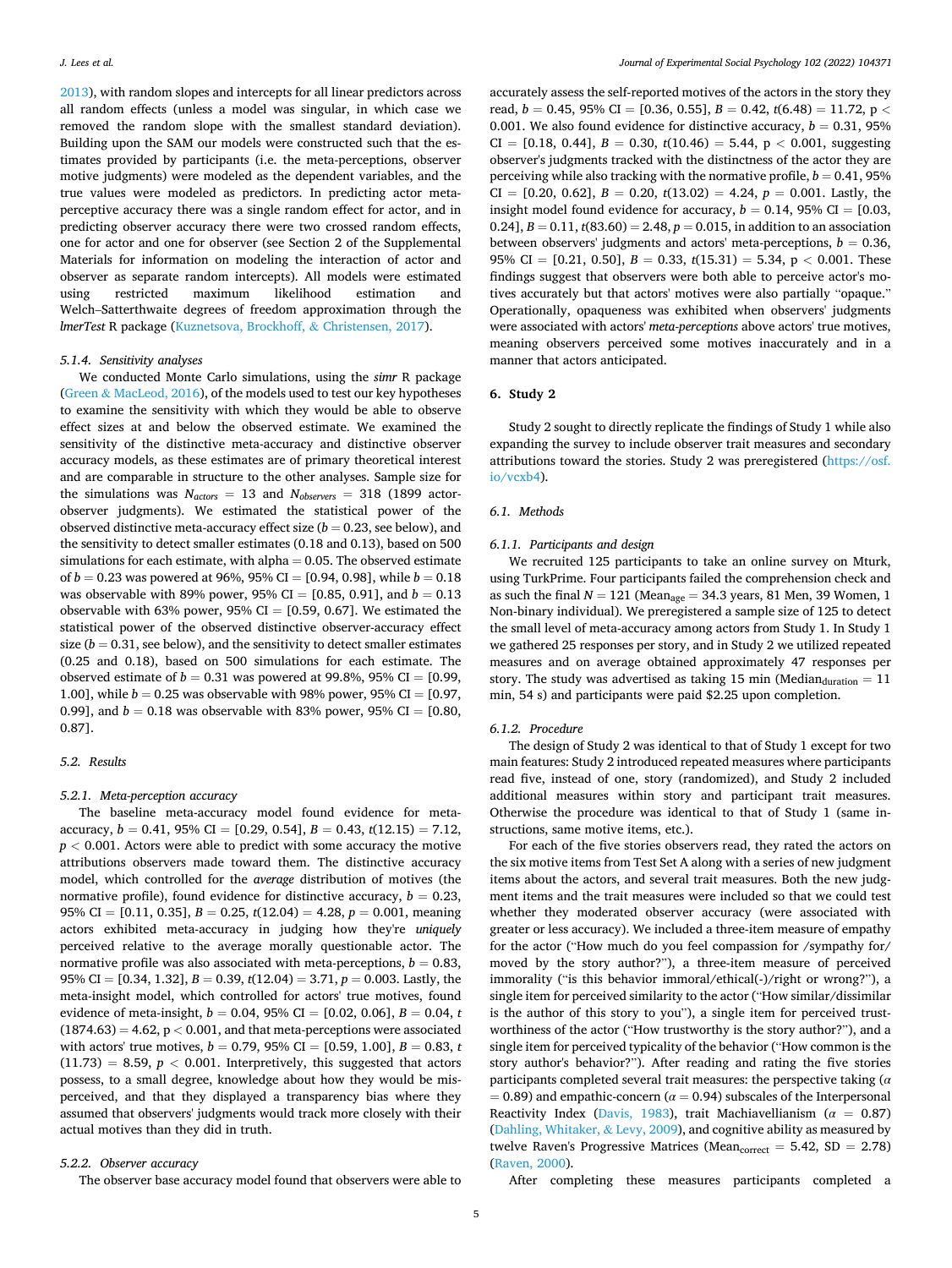comprehension check that they asked "Earlier in the survey you read several stories. What was the nature of those stories, collectively?" The correct answer, among seven options, was "moral behavior" (incorrect answers included unrelated topics such as "culinary preferences" and "consumer purchasing habits"). The four participants who failed the comprehension check were excluded from all analyses. Afterward participants answered basic demographic questions, including a single item measure of political orientation, and the survey ended.

### *6.1.3. Analyses*

In our efforts to directly replicate the findings from Study 1 in Study 2 we began by performing the exact analyses that we performed in Study 1, adapted from the SAM [\(Biesanz, 2010\)](#page-12-0). As such we examined accuracy, distinctive accuracy, and insight, for both actors and observers. See Section 1 of the Supplementary Materials for detailed modeling information. In addition to reperforming these exact analyses we further explored the role of our new measures in moderating observer accuracy. To do so we entered the new measures separately as interactions with the true-value (actors' true motives) in the distinctive accuracy models. This allowed us to examine whether distinctive accuracy was related to other judgments and/or traits. Per the preregistration, all direct replications of the findings from Study 1 were confirmatory analyses (except the "insight" models, which were not preregistered), while all examinations of accuracy-moderation by new variables were exploratory analyses. All trait measures were mean-centered and all judgment measures were true-mean centered within target. Complete regression tables, including variance-covariance matrices, for all the models reported below can be found in Section 3 of the Supplemental Materials.

## *6.1.4. Sensitivity analyses*

We conducted Monte Carlo simulations, using the *simr* R package (Green & [MacLeod, 2016](#page-12-0)), of the models used to test our key hypotheses to examine the sensitivity with which they would be able to observe effect sizes at and below the observed estimate. We examined the sensitivity of the distinctive meta-accuracy and distinctive observer accuracy models. Sample size for the simulations was  $N_{actors} = 13$  and *Nobservers* = 121 (3626 actor-observer judgments). We estimated the statistical power of the observed distinctive meta-accuracy effect size (*b*   $= 0.26$ , see below), and the sensitivity to detect smaller estimates (0.20) and 0.10), based on 500 simulations for each estimate, with alpha  $=$ 0.05. The observed estimate of  $b = 0.26$  was powered at 97%, 95% CI = [0.95, 0.98], while  $b = 0.20$  was observable with 81% power, 95% CI = [0.77, 0.84], and  $b = 0.10$  observable with 30% power, 95% CI = [0.26,] 0.34]. We estimated the statistical power of the observed distinctive observer-accuracy effect size  $(b = 0.37, \text{see below})$ , and the sensitivity to detect smaller estimates (0.25 and 0.15), based on 500 simulations for each estimate. The observed estimate of  $b = 0.37$  was powered at 96%, 95% CI =  $[0.94, 0.97]$ , while  $b = 0.25$  was observable with 74% power, 95% CI =  $[0.70, 0.78]$ , and  $b = 0.15$  was observable with 33% power,  $95\%$  CI = [0.29, 0.37].

# *6.2. Results*

## *6.2.1. Meta-perception accuracy*

The baseline meta-accuracy model found evidence for metaaccuracy, *b* = 0.42, 95% CI = [0.30, 0.55], *B* = 0.47, *t*(12.06) = 7.20, *p <* 0.001, meaning that actors could predict with some accuracy the motive attributions observers made toward them. The distinctive accuracy model found evidence for distinctive accuracy,  $b = 0.26$ , 95% CI = [0.12, 0.41],  $B = 0.30$ ,  $t(12.05) = 4.04$ ,  $p = 0.002$ , and normative accuracy, *b* = 0.79, 95% CI = [0.30, 1.29], *B* = 0.37, *t*(12.03) = 3.51, *p* = 0.004. We found evidence of meta-insight,  $b = 0.03$ , 95% CI = [0.005, 0.05],  $B = 0.03$ ,  $t(11.89) = 2.62$ ,  $p = 0.023$ , and transparency bias,  $b =$ 0.79, 95% CI =  $[0.59, 1.00]$ ,  $B = 0.83$ ,  $t(11.86) = 8.54$ ,  $p < 0.001$ . These results directly replicated the findings from Study 1.

### *6.2.2. Observer accuracy*

Replicating the findings from Study 1, the observer accuracy models found that observers were able to accurately assess the self-reported motives of the actors in the stories they read across baseline accuracy,  $b = 0.51, 95\% \text{ CI} = [0.35, 0.66], B = 0.47, t(11.51) = 7.06, p < 0.001,$ and distinctive accuracy,  $b = 0.37$ , 95% CI = [0.17, 0.58],  $B = 0.35$ , *t*  $(11.39) = 3.97$ ,  $p = 0.002$ , along with displaying normative accuracy, *b*  $= 0.37, 95\% \text{ CI} = [0.16, 0.59], B = 0.18, t(11.47) = 3.39, p = 0.006.$ However we did not replicate the finding that observers perceived actors' true motives beyond how actors' thought they would be perceived (observer insight), *b* = 0.04, 95% CI = [− 0.41, 0.48], *B* = 0.04, *t*(10.45)  $= 0.17$ ,  $p = 0.865$ , and found only a relationship between observers' judgments and how actors' thought they would be perceived (opaqueness), *b* = 0.53, 95% CI = [0.07, 0.98], *B* = 0.44, *t*(10.73) = 2.53, *p* = 0.028. The significant distinctive accuracy finding but insignificant insight finding suggests that observers can assess the unique motives of actors, but that actors' most concealed motives are still not fully perceived by observers.

# *6.2.3. Moderators of observer accuracy*

To examine moderators of observer accuracy we first examined traits as potential moderators. We separately entered each trait as an interaction with actors' true motives in predicting observers' attributions while controlling for the normative profile (the distinctive accuracy model). A significant interaction would indicate that the trait moderates observer-accuracy, with a positive (negative) coefficient meaning individuals higher on the trait are significantly more (less) accurate. We found that cognitive ability,  $b = 0.01$ , 95% CI = [0.002, 0.03],  $B = 0.04$ ,  $t(121.08) = 2.29, p = 0.024$ , and empathic-concern,  $b = 0.04$ , 95% CI =  $[0.01, 0.06], B = 0.05, t(122.81) = 3.08, p = 0.003$ , positively moderated distinctive accuracy, meaning observers higher on those traits were more accurate in their motive judgments. Conversely, Machiavellianism negatively moderated distinctive accuracy,  $b = -0.04$ , 95% CI = [− 0.08, − 0.01], *B* = − 0.04, *t*(118.57) = − 2.61, *p* = 0.010, meaning those high in Machiavellianism (those who self-reporting being manipulative, distrusting, and status seeking) were significantly less accurate in judging the unique motives of morally questionable actors. Traitperspective taking did not moderate observers' distinctive accuracy, *b*  = 0.01, 95% CI = [− 0.02, 0.04], *B* = 0.01, *t*(118.02) = 0.76, *p* = 0.449.

For non-trait moderators of accuracy, we found that perceived trustworthiness of the actor positively moderated observer distinctive accuracy,  $b = 0.02$ , 95% CI = [0.002, 0.04],  $B = 0.03$ ,  $t(1207.29) = 2.13$ ,  $p = 0.034$ , along with perceived similarity,  $b = 0.02$ , 95% CI = [0.003, 0.04],  $B = 0.04$ ,  $t(681.30) = 2.26$ ,  $p = 0.024$ , meaning that observers who perceived the actors as more trustworthy and similar to themselves were also more accurate at judging the unique motives of the actors. Because both judgment accuracy and perceptions of trustworthiness and similarity were all within-target repeated measures, and we centered our judgment data within-target to orthogonalize within and between participant variance, we can infer that the positive moderating effects of perceived trustworthiness and similarity are *within-observers* effects. As a single observer's attributions of trustworthiness and similarity increase across targets, their accuracy in judging the unique motives of their target increase. This also means that the positive relationship between attributed trustworthiness/similarity and judgment accuracy cannot be explained by the possibility that participants who are more trusting also happen to be more accurate (for example), or are also high in unobserved third variables which predict judgments accuracy. None of the other observer-judgment items moderated observer accuracy, namely empathy for the target, *b* = 0.00, 95% CI = [−0.02, 0.02], *B* = 0.01, *t*  $(571.52) = 0.40, p = 0.692$ , perceived immorality,  $b = -0.01$ , 95% CI = [− 0.03, 0.01], *B* = − 0.02, *t*(1512.53) = − 0.67, *p* = 0.506, and perceived typicality of the behavior, *b* = 0.00, 95% CI = [− 0.02, 0.02], *B* = 0.00, *t*   $(702.54) = 0.07, p = 0.942.$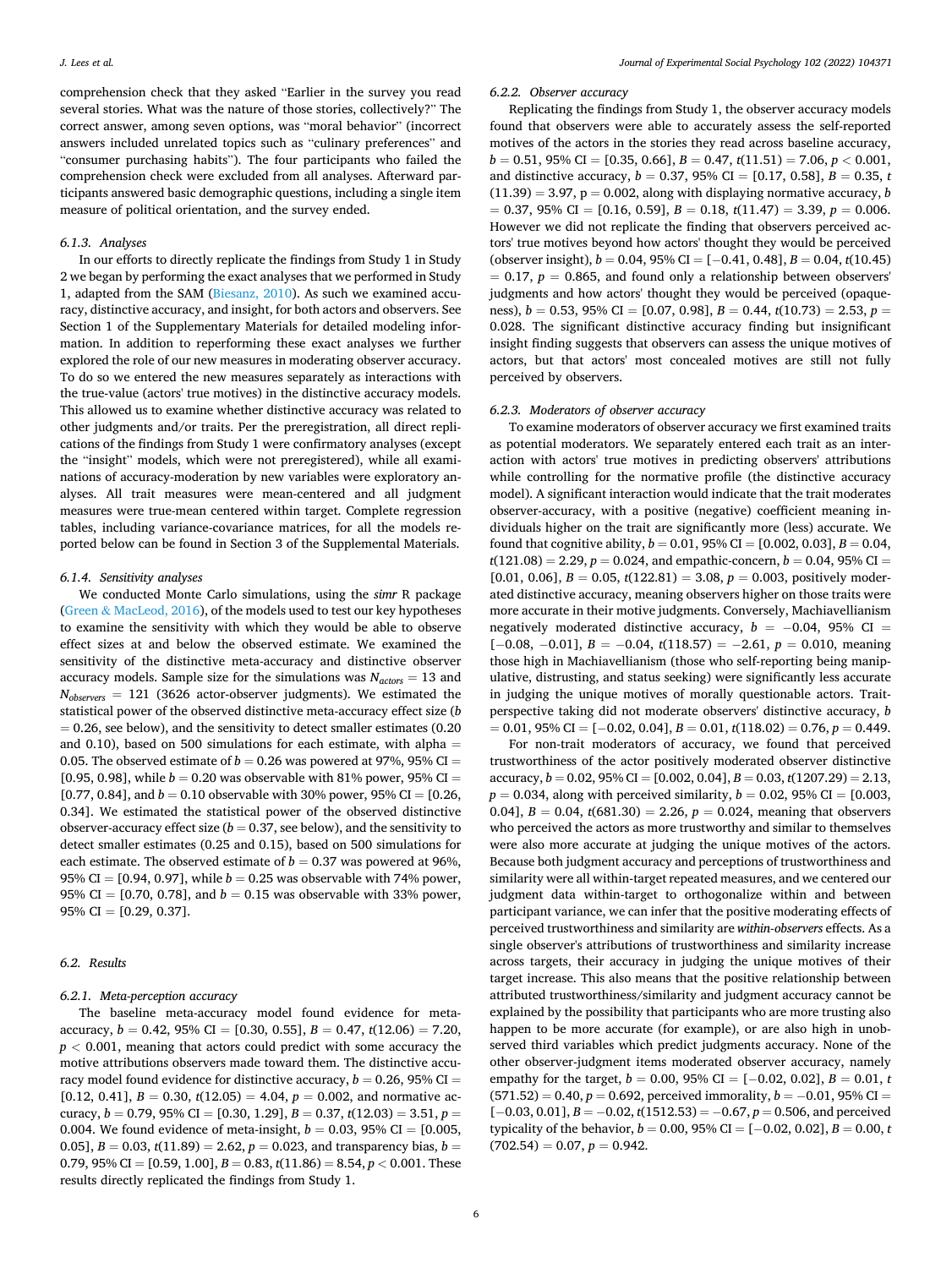# **7. Test Set B**

Test Set B collected 230 stories and we chose 122 to use as stimuli. It also expanded the number of judgment items in the survey from six to 27. Test Set B was preregistered [\(https://osf.io/bgv85\)](https://osf.io/bgv85).

# *7.1. Methods*

## *7.1.1. Participants and design*

230 participants (Mean<sub>age</sub> = 40 years, 115 Men, 113 Women, 2 Other-Gender) were recruited to participate in a 15–18 min long study through Qualtrics survey panels. A quota-matching system was utilized to guarantee the final sample would be representative of the general US population, with quotas set to census distributions along the following demographic characteristics: age, gender, ethnicity, education, and income. The goal was to collect 130 stories of sufficient quality to use as stimuli, as 130 actors would give us 80% power to detect the small moderation effect of empathic-concern on distinctive accuracy we observed in Study 2. However, after collecting 177 responses we found that only 104 stories meet our criteria for coherence and specificity. As such, we performed a second collection of data to increase the sample size (this was also preregistered: [https://osf.io/4dywx\)](https://osf.io/4dywx). Both samplings were combined, totaling 230 stories, and we deemed 122 to meet our criteria for story quality.

# *7.1.2. Procedure*

After providing informed consent and responding to demographic questions (for the quotas), participants read the exact same prompt from Test Set A which elicited from them their written accounts of morally questionable behavior. Participants then immediately completed a comprehension check and if they failed they were prevented from continuing the survey. The following page displayed the exact text of the story participants had written across the top of the screen and asked them for their actual motive and meta-motive (counterbalanced).

In Test Set B we greatly expanded upon the measures participants provided at the self/meta-level, while maintaining the breadth of positively and negatively valenced motives, emotional and non-emotional motives, and self- and other-focused motives, as to ensure generality and potential applicability to any and all behaviors participants may describe. The six motives used in Test Set A were expanded to sixteen in Test Set B. Additionally, we added eleven moral judgments items unrelated to motives, to expand the theoretical scope of moral attributions individuals make of themselves and of others' moral behaviors. As such, Test Set B includes a larger and more generalizable set of moral attributions compared to Test Set A.

The sixteen motive items used were based on existing theories in moral psychology on the motivational antecedents of moral behavior. We chose to construct items based on multiple, and often conflicting, theories of moral motives because in our paradigm participants were able to describe *any* type of moral violation yet were only able to express their motives via the items we provided. As such, diversity and breadth in potential motives for participants to report was the central methodological motivation behind item construct. The sixteen motive items included "Inhibition", "Avoiding Conflict", "Independence", and "Helping Others", reflecting approach and avoidance motives [\(Janoff-](#page-13-0)[Bulman, Sheikh,](#page-13-0) & Baldacci, 2008); "Supporting a Friend", "Loyalty", "Fairness", and "Punishing Others", reflecting relationship regulation motives (Rai & [Fiske, 2011\)](#page-13-0); "Anger", "Guilt", "Compassion", and "Pride", reflecting moral emotions [\(Cameron, Lindquist,](#page-12-0) & Gray, 2015; [Tangney, Stuewig,](#page-13-0) & Mashek, 2007; [Teper, Zhong,](#page-13-0) & Inzlicht, 2015); "Selflessness" and "Self-Interests" [\(Barasch, Levine, Berman,](#page-12-0) & Small, [2014;](#page-12-0) [Batson, Klein, Highberger,](#page-12-0) & Shaw, 1995); and "Duty" and "Obligation" [\(Baron, Ritov,](#page-12-0) & Greene, 2011; [Gerstenberg et al., 2018](#page-12-0)). All motive items were single items rated from  $1=$  "Not at all" to  $7=$ "Completely."

level, we also asked at the self and meta level perceived immorality of the behavior (3-items,  $\alpha_{\text{meta}} = 0.81$ ,  $\alpha_{\text{self}} = 0.85$ ) using the same language as the items in Study 2, whether the behavior pertained to "moral" and "non-moral considerations", actor trustworthiness, typicality/ intentionality/harmfulness of the behavior, and whether the behavior "violated" and "fulfilled an obligation". Whether participants received the meta-items or self-items first was counterbalanced, as was the order of the items within each block. These broad, non-motive judgment items were added so that actors could express relevant perceptions of their own behavior beyond the domain of motivation, again given that actors were able to describe *any* type of moral violation with the paradigm.

On the following page we explicitly asked participants for permission to use their written story as stimuli in future research, using the same language as Test Set A. Of the 230 participants 206 granted permission and 24 withheld it. We do not report any information regarding those 24 stories where permission was withheld, nor were they included in any analyses of the written stories.

Next, participants completed the trait measures in counterbalanced order. Participants responded to the empathic-concern ( $\alpha = 0.77$ ) and perspective-taking ( $\alpha = 0.77$ ) subscales of the IRI ([Davis, 1983](#page-12-0)), trait Machiavellianism ( $\alpha$  = 0.91) [\(Dahling et al., 2009](#page-12-0)), propensity to engage in unethical workplace behaviors ( $\alpha = 0.95$ ) (Chen & [Tang, 2006](#page-12-0)), and twelve Raven's Matrices as a measure of cognitive ability (Mean $_{\text{Correct}} =$ 3.4,  $SD_{Correct} = 2.7$ ) [\(Raven, 2000\)](#page-13-0).

Participants then shifted to being observers of the stories from Test Set A, where they responded to a random set of six of the thirteen stories. See section on Study 3 for details. Afterwards participants provided their age, responded to a single-item measure of political orientation, and lastly were given an open text box to provide any further details regarding their story they felt the researchers ought to know.

# *7.2. Results*

Similar to Test Set A, there were high bivariate correlations between actors' self judgments (perceptions and motives) and their metaperceptions. Across the sixteen motive items and eleven judgment items the average bivariate correlation between self- and meta-items for the 122 chosen stories was  $r = 0.65$  (highest  $r = 0.80$  for helping motive, lowest *r* = 0.39 for non-moral considerations, for all correlations *p <* 0.001). Overall, these high correlations suggest that actors believed they will be perceived relatively accurately by observers, further providing evidence for a transparency bias [\(Gilovich et al., 1998\)](#page-12-0).

In considering which of the 206 stories we would use as stimuli in subsequent studies (here Study 4), where they would be given to a new set of third-party observers, we based our decisions on two criteria: coherence and specificity of the story. We did not include/exclude stories based on the nature of the behavior. For example, if the behavior described was abjectly immoral and seemed to not reflect any "good" motives, per our prompt to participants, it was still a candidate for inclusion. As long as the story was coherent enough for a reasonable person to understand and specific enough that a reasonable person could comprehend the basics of the context the story was included. For example, a story we did not include because of a lack of specificity was "I had to lie to someone in order to protect their feelings," whereas we did choose to use the story "I lied to my spouse so we wouldn't have a fight about something I ate." This latter story contains specific information about the lie and context that the former story lacks. Of the 206 stories we deemed 122 to meet our criteria.

Using the categories of domain-general moral violations from [Powell](#page-13-0)  [and Horne \(2017\)](#page-13-0), we rated each story for the presence of a given moral violation for the purpose of providing a qualitative overview of the types of behaviors in Test Set 2's stories. [Table 4](#page-7-0) contains the percentage of the 122 final stories which included each moral violation. Qualitatively, the "Other" behaviors varied widely, with some common behaviors including the sale of illicit goods/drugs, invasions of privacy, disclosures of others' private information, workplace deviance, and failing to honor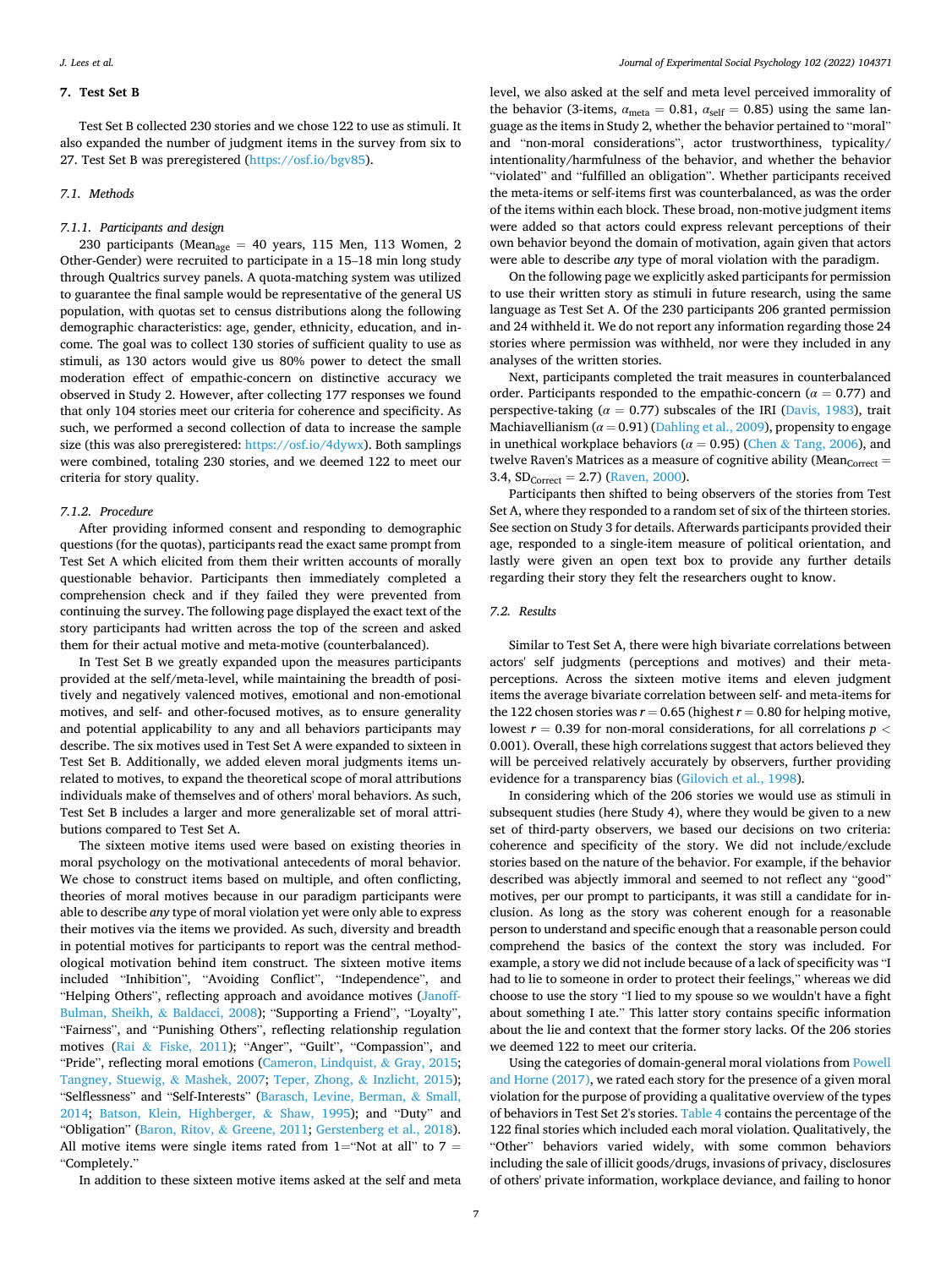#### <span id="page-7-0"></span>**Table 4**

Coding of how frequently a given moral violation appeared in the 122 Stories from Test Set 2. Stories could be coded as having multiple violation types. Coding scheme was adopted from Powell & [Horne \(2017\).](#page-13-0)

| Moral Violations                                   | Percentage of Stories<br><b>Featuring Behavior</b> |  |  |  |
|----------------------------------------------------|----------------------------------------------------|--|--|--|
| Lying                                              | 56.56%                                             |  |  |  |
| Other                                              | 20.49%                                             |  |  |  |
| Shoplifting                                        | 10.66%                                             |  |  |  |
| Robbery                                            | 9.84%                                              |  |  |  |
| Assault                                            | 4.92%                                              |  |  |  |
| Embezzlement                                       | 3.28%                                              |  |  |  |
| Slander                                            | 2.46%                                              |  |  |  |
| Bullying                                           | 1.64%                                              |  |  |  |
| Trespassing                                        | 1.64%                                              |  |  |  |
| Adultery                                           | 0.82%                                              |  |  |  |
| Vandalism                                          | 0.82%                                              |  |  |  |
| Murder; Sexual Assault; Kidnapping; Arson; Incest; |                                                    |  |  |  |
| Drunk-Driving; Car Theft;                          | 0.00%                                              |  |  |  |

a promise. The text of all stories in Test Set 2 can be found on the OSF (https://osf.io/3xt48/?view\_only=[a816692bb4fc4f5b87cb8e6373dfe4](https://osf.io/3xt48/?view_only=a816692bb4fc4f5b87cb8e6373dfe4e7)  [e7\)](https://osf.io/3xt48/?view_only=a816692bb4fc4f5b87cb8e6373dfe4e7).

# **8. Study 3**

Study 3 was embedded within the collection of Test Set B. Study 3 served as a near direct replication of Studies 1–2 with a nationally representative sample. Study 3 was preregistered ([https://osf.](https://osf.io/bgv85)  [io/bgv85](https://osf.io/bgv85)).

## *8.1. Methods*

## *8.1.1. Participants and design*

Participants in Study 3 (*N* = 230) were the same sample as Test Set B. The only additional note is that all 230 participants were included in the analyses for Study 3. The collection of participants' stories in Test Set B was not related to their judgments of the stories from Test Set A, meaning that in Study 3 we are analyzing the 24 participants who did not consent to having their stories shared, along with the 84 participants whose stories were not chosen as stimuli due to lacking sufficient coherence and/or specificity.

#### *8.1.2. Procedure*

After providing their stories, corresponding judgments, and responses to the trait items (see Test Set B) participants shifted from being actors to being observers. The procedure was nearly identical to that of Study 2 where participants were shown a story and asked to rate the actor's motives on the six motive measures actors responded to from Test Set A. The procedure deviated from that of Study 2 in only two ways. First, participants read six instead of five stories, chosen randomly. Six stories were chosen due to survey length constraints. Study 3 was 20 min in length compared to Study 2's 15-min length, however that additional time was largely dedicated to collecting participants' stories as part of Test Set B's procedures. Our contract to collect data through Qualtrics Panels stipulated the survey take no more than 20 min to complete, and piloting suggested that providing participants with six randomly chosen stories would reach that time limit after Test Set B's procedures were included. Second, the prompt observers received was modified from that of Study 2. In Study 2 observers were effectively given the prompt that the actors themselves received, meaning that observers knew that the actors were writing about a time when they did something "bad" for a "good reason." This was originally done for the sake of transparency for observers, but it is possible giving observers this information biased their attributions of the actors' motives. As such, in Study 3 participants instead received the following information immediately prior to reading

the stories: "Instructions: Below is a story written by a participant in a previous study about things they had done in real life. Please read the story and answer the questions regarding your thoughts."

## *8.1.3. Analyses*

The analyses for Study 3 were meant to directly replicate and extend the analyses from Study 2. See Section1 of the Supplementary Materials for detailed modeling information. All the preregistered analyses from Study 2 which were adapted from the social accuracy model were also preregistered for Study 3: the confirmatory analyses of baseline accuracy, distinctive accuracy, and insight for actors and observers, and exploratory analyses of trait moderators of distinctive accuracy (see the Analysis section of Study 2 for details). Study 3 had one additional trait that was not measured in Study 2: Propensity to Engage in Unethical Workplace Behaviors (Chen & [Tang, 2006\)](#page-12-0). This was included to examine as a moderator of observer and meta-accuracy in addition to Machiavellianism. The previously observed negative relationship between Machiavellianism and judgment accuracy in Study 2 was likely explained by one of two possibilities: Machiavellians are also lower on empathy, which we found to be positively associated with judgment accuracy, or Machiavellians are more likely to engage in immoral behaviors and that propensity is associated with a lower ability to judge others' moral motives. We included the Propensity to Engage in Unethical Workplace Behaviors Scale to more precisely test this latter possibility. Lastly, unlike Study 2, Study 3 did not measure any other judgments of the stories (e.g. the immorality of the behavior); rather, it measured only the six motive judgments from Test Set A. Complete regression tables, including variance-covariance matrices, for all the models reported below can be found in Section 3 of the Supplemental Materials.

## *8.1.4. Sensitivity analyses*

We conducted Monte Carlo simulations, using the *simr* R package (Green & [MacLeod, 2016](#page-12-0)), of the models used to test our key hypotheses to examine the sensitivity with which they would be able to observe effect sizes at and below the observed estimate. We examined the sensitivity of the distinctive meta-accuracy and distinctive observer accuracy models. Sample size for the simulations was  $N_{actors} = 13$  and *Nobservers* = 230 (8277 actor-observer judgments). We estimated the statistical power of the observed distinctive meta-accuracy effect size (*b*   $= 0.17$ , see below), and the sensitivity to detect smaller estimates (0.12) and 0.06), based on 500 simulations for each estimate, with alpha  $=$ 0.05. The observed estimate of  $b = 0.17$  was powered at 98%, 95% CI = [0.97, 0.99], while  $b = 0.12$  was observable with 77% power, 95% CI = [0.73, 0.81], and  $b = 0.06$  observable with 29% power, 95% CI = [0.25, 0.33]. We estimated the statistical power of the observed distinctive observer-accuracy effect size  $(b = 0.26)$ , see below), and the sensitivity to detect smaller estimates (0.20 and 0.15), based on 500 simulations for each estimate. The observed estimate of  $b = 0.26$  was powered at 86%, 95% CI =  $[0.83, 0.89]$ , while  $b = 0.20$  was observable with 63% power, 95% CI = [0.58, 0.67], and  $b = 0.15$  was observable with 40% power, 95% CI =  $[0.36, 0.45]$ .

# *8.2. Results*

## *8.2.1. Meta-perception accuracy*

Our results replicated the findings from Studies 1 and 2, where actors displayed both baseline meta-accuracy,  $b = 0.32$ , 95% CI = [0.22, 0.42],  $B = 0.36$ ,  $t(12.04) = 6.94$ ,  $p < 0.001$ , distinctive meta-accuracy,  $b =$ 0.17, 95% CI = [0.08, 0.25],  $B = 0.20$ ,  $t(12.00) = 4.11$ ,  $p = 0.001$ , and normative accuracy, *b* = 0.86, 95% CI = [0.36, 1.37], *B* = 0.40, *t*(12.01)  $= 3.71, p = 0.003$ . We found no statistically significant evidence for meta-insight,  $b = 0.02$ , 95% CI = [-0.01, 0.06],  $B = 0.02$ ,  $t(12.04)$  = 1.63,  $p = 0.129$ , with meta-perceptions instead displaying a transparency bias, *b* = 0.80, 95% CI = [0.59, 1.00], *B* = 0.84, *t*(11.94) = 8.52,  $p < 0.001$ .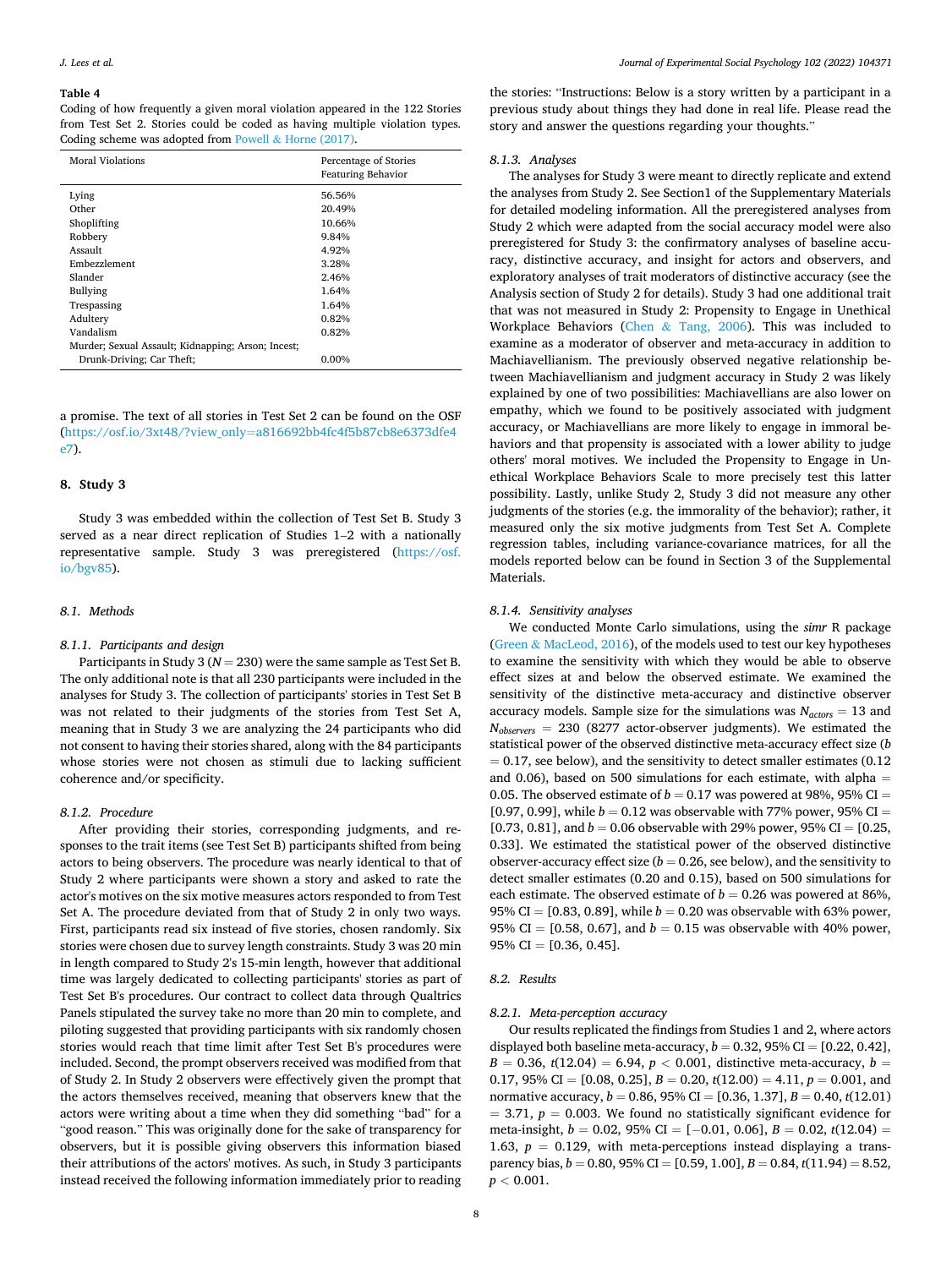# *8.2.2. Observer accuracy*

Replicating the findings from Studies 1 and 2 the observer accuracy models found that observers were able to accurately assess the selfreported motives of the actors in the stories they read across baseline accuracy,  $b = 0.42$ , 95% CI = [0.27, 0.58],  $B = 0.36$ ,  $t(12.01) = 6.00$ , *p*  $<$  0.001, distinctive accuracy, *b* = 0.26, 95% CI = [0.09, 0.44], *B* = 0.23,  $t(11.92) = 3.23, p = 0.007$ , and normative accuracy,  $b = 0.50, 95\%$  CI =  $[0.29, 0.71], B = 0.22, t(13.17) = 5.10, p < 0.001$ . We found no evidence for actor insight,  $b = 0.06$ ,  $95\%$  CI = [-0.22, 0.33],  $B = 0.07$ ,  $t(10.81)$  =  $0.41, p = 0.693.$ 

#### *8.2.3. Moderators of observer accuracy*

To examine moderators of observer accuracy we separately entered each trait as an interaction with actors' true motives in predicting observers' distinctive accuracy (and as an interaction with the normative profile as a control). We found that cognitive ability,  $b = 0.02$ , 95% CI = [0.01, 0.03],  $B = 0.05$ ,  $t(224.45) = 3.64$ ,  $p < 0.001$ , and empathicconcern,  $b = 0.04$ , 95% CI = [0.01, 0.07],  $B = 0.04$ ,  $t(226.02) = 3.07$ ,  $p = 0.002$ , positively moderated distinctive accuracy, meaning observers higher on those traits were more accurate in their motive judgments. Conversely, Machiavellianism,  $b = -0.05$ , 95% CI = [-0.07, -0.03], *B*  $= -0.06$ , *t*(228.20) =  $-4.46$ ,  $p < 0.001$ , and Propensity for Unethical Workplace Behavior, *b* = − 0.04, 95% CI = [− 0.07, − 0.02], *B* = − 0.05, *t*   $(221.24) = -3.49$ ,  $p = 0.001$ , negatively moderated distinctive accuracy. This means that observers who self-reported engaging in more unethical workplace behaviors were less accurate in their judgments of the unique moral motives of other morally questionable actors. In other words, engaging in morally questionable behaviors does not give one superior insight into the motives of other morally questionable actors, in fact it seems to diminish one's capacity to understand why others engage in morally questionable behavior. Trait-perspective taking did not moderate observers' distinctive accuracy,  $b = 0.03$ , 95% CI = [-0.002, 0.06],  $B = 0.03$ ,  $t(232.86) = 1.86$ ,  $p = 0.066$ . Overall these results replicated the findings from Study 2.

#### **9. Study 4**

Study 4 involved taking the 122 stories collected in Test Set B and giving them to a new nationally representative sample of observers. Study 4 was designed to replicate and expand upon the findings from previous studies and was preregistered [\(https://osf.io/kzybe](https://osf.io/kzybe)).

#### *9.1. Methods*

# *9.1.1. Participants and design*

256 participants (Mean<sub>age</sub> = 49 years, 158 Women, 98 Men) were recruited to participate through Qualtrics survey panels. The study was advertised as taking 17–20 min and participants were paid a predetermined amount of credits through Qualtrics' internal credit system. A quota-matching system was utilized to guarantee the final sample would be representative of the general US population, with quotas set to census distributions along the following demographic characteristics: age, gender, ethnicity, education, and income. The goal was to collect 190 participants to detect our anticipated effects with 80% power, based on a power analysis using data from our previous studies (see preregistration). However, during the soft launch of data collection (at which point we had collected 43 responses) we found that one secondary task, the Raven's Matrices ([Raven, 2000](#page-13-0)), was taking many participants so long to complete that the mean study length was 35 min. As such, we removed the Raven's Matrices and launched the study again, hence a total of 256 participants. When this decision was made, we preregistered the plan before we continued data collection (<https://osf.io/3jnfk>. We retained and analyzed the data from the first 43 participants, except for their responses to the Raven's Matrices. The 265 observers were then merged with the 122 actors from Test Set B, such that observers' judgments could be directly compared to actors' meta-perceptions.

# *9.1.2. Procedure*

The procedure of Study 4 was very similar to Studies 2 and 3. Participants began by providing informed consent, responding to demographic questions for the quota-matching, then responded to an attention check and were prevented from continuing if they failed. Participants then read and rated nine stories (randomized) from Test Set B, with the same minimal instructions as were used in Study 3. For each story participants provided their motive attributions along the 16 motive items and the 11 judgment items measured in Test Set B. Following the nine stories, participants completed a comprehension check and were prevented from continuing if they failed. Then participants completed several trait measures: the perspective taking (*α* = 0.75) and empathic-concern ( $\alpha = 0.77$ ) subscales of the Interpersonal Reactivity Index [\(Davis, 1983\)](#page-12-0), trait Machiavellianism (*α* = 0.88) ([Dahling et al., 2009](#page-12-0)), and Propensity to Engage in Unethical Workplace Behavior ( $\alpha = 0.94$ ) (Chen & [Tang, 2006\)](#page-12-0). Participants then provided political orientation, were given the opportunity to comment on their experience, and the study ended.

## *9.1.3. Analyses*

The analyses for Study 4 were meant to directly replicate and extend the analyses from Study 3. See Section1 of the Supplementary Materials for detailed modeling information. All the preregistered analyses from Study 3 which were adapted from the social accuracy model ([Biesanz,](#page-12-0)  [2010\)](#page-12-0) were also preregistered for Study 4: the confirmatory analyses of baseline accuracy, distinctive accuracy, and insight for actors and observers, exploratory analyses of how accuracy and bias differed by motive-type, and exploratory analyses of trait moderators of accuracy. All analyses used linear mixed-effects modeling, per the social accuracy model. Complete regression tables, including variance-covariance matrices, for all the models reported below can be found in Section 3 of the Supplemental Materials.

## *9.1.4. Sensitivity analyses*

We conducted Monte Carlo simulations, using the *simr* R package (Green & [MacLeod, 2016](#page-12-0)), of the models used to test our key hypotheses to examine the sensitivity with which they would be able to observe effect sizes at and below the observed estimate. We examined the sensitivity of the distinctive meta-accuracy and distinctive observer accuracy models. Sample size for the simulations was  $N_{actors} = 122$  and  $N_{observers}$  = 256 (62,199 actor-observer judgments). We estimated the statistical power of the observed distinctive meta-accuracy effect size (*b*   $= 0.17$ , see below), and the sensitivity to detect smaller estimates (0.12 and 0.06), based on 500 simulations for each estimate, with alpha  $=$ 0.05. The observed estimate of  $b = 0.17$  was powered at 100%, 95% CI  $=[0.99, 1.00]$ , while  $b = 0.12$  was observable with 100% power, 95%  $CI = [0.99, 1.00]$ , and  $b = 0.06$  observable with 94% power, 95%  $CI =$ [0.90, 0.95]. We estimated the statistical power of the observed distinctive observer-accuracy effect size  $(b = 0.19)$ , see below), and the sensitivity to detect smaller estimates (0.12 and 0.06), based on 500 simulations for each estimate. The observed estimate of  $b = 0.19$  was powered at 100%, 95% CI = [0.99, 1.00], while *b* = 0.12 was observable with 100% power, 95% CI = [0.99, 1.00], and  $b = 0.06$  was observable with 82% power, 95% CI =  $[0.78, 0.85]$ .

# *9.2. Results*

## *9.2.1. Meta-perception accuracy & bias*

Our results largely replicated the findings from Studies 1–3, where actors displayed meta-accuracy, *b* = 0.25, 95% CI = [0.21, 0.28], *B* = 0.26, *t*(121.27) = 14.71, *p <* 0.001, distinctive meta-accuracy, *b* = 0.17, 95% CI = [0.13, 0.20], *B* = 0.17, *t*(121.71) = 10.04, *p <* 0.001, and normative accuracy, *b* = 0.79, 95% CI = [0.66, 0.93], *B* = 0.29, *t*   $(121.14) = 11.53, p < 0.001$ . Unlike Study 3, here we observed small levels of meta-insight,  $b = 0.09$ , 95% CI = [0.07, 0.11],  $B = 0.09$ , *t*  $(120.83) = 8.25, p < 0.001$ , suggesting that actors do have some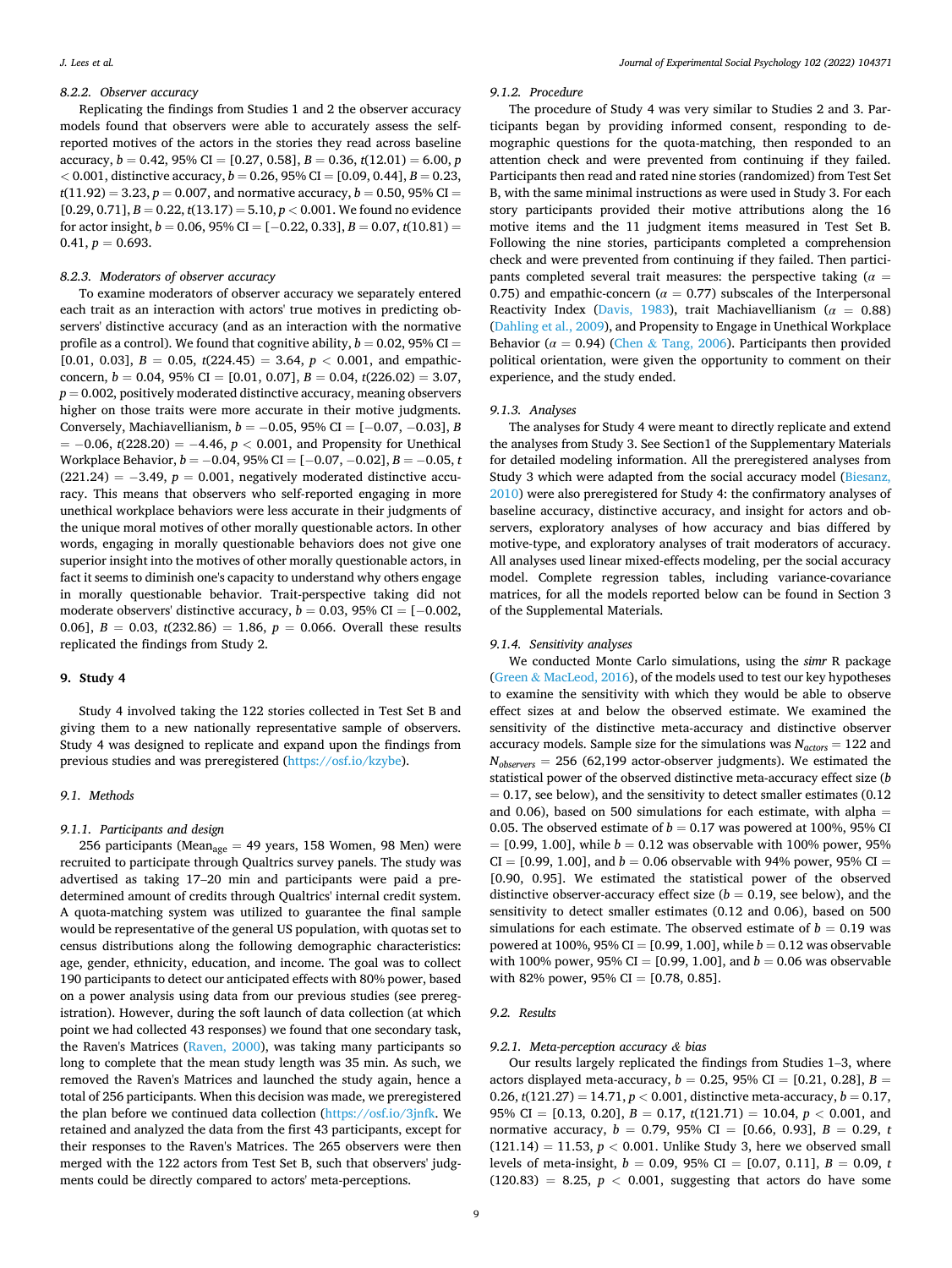knowledge as to how they will be misperceived by observers. Replicating Study 3, actors displayed a transparency bias,  $b = 0.61$ , 95% CI =  $[0.57, 0.66], B = 0.63, t(118.66) = 27.91, p < 0.001.$ 

To examine systematic biases in meta-perceptions we variablecentered the data and interacted motive-item, as a categorical variable, with meta-accuracy in the base meta-accuracy model and computed marginal means. Variable-centering the data meant that estimates which significantly differed from zero could be interpreted as systematic directional bias within a specific perception. Results can be seen in Fig. 1.

Fig. 1 provides strong evidence for a positivity bias in moral metaperception. Nearly all the attributions which actors systematically overestimated (estimates to the right side of the dotted line) were positively-valenced attributions, suggesting actors believed observers will perceive them and their motives more positively than observers actually did. Conversely, almost all the attributions which actors systematically underestimated were negatively-valenced, including perceptions of how wrong, unethical, immoral, and harmful actors' behavior was perceived by observers.

## *9.2.2. Moderators of meta accuracy*

To examine moderators of meta-accuracy we separately entered each trait as an interaction with observers' true perceptions in predicting actors' distinctive meta-accuracy (and as an interaction with the normative profile as a control). We found that meta-cognitive skill positively moderated distinctive meta-accuracy,  $b = 0.36$ , 95% CI =  $[0.08, 0.63], B = 0.04, t(119.91) = 2.59, p = 0.011$ . Meta-cognitive skill was measured as actors' distinctive accuracy random slope estimates as *observers* in Study 3, meaning that participants who exhibited greater distinctive observer-accuracy were also more accurate meta-perceivers. Other traits did not moderate distinctive meta-accuracy, namely perspective-taking, *b* = −0.02, 95% CI = [−0.05, 0.01], *B* = −0.02, *t*  $(126.34) = -1.16$ ,  $p = 0.249$ , empathic-concern,  $b = 0.02$ , 95% CI = [− 0.01, 0.05], *B* = 0.02, *t*(120.24) = 1.20, *p* = 0.222, cognitive ability, *b*  = 0.00, 95% CI = [− 0.01, 0.02], *B* = 0.01, *t*(120.06) = 0.72, *p* = 0.470,

propensity for workplace unethical behavior,  $b = -0.01$ , 95% CI = [-0.04, 0.02], *B* = -0.01, *t*(118.79) = -0.47, *p* = 0.636, and Machiavellianism, *b* = −0.02, 95% CI = [−0.05, 0.01], *B* = −0.03, *t*(120.07) =  $-1.62, p = 0.107.$ 

To examine whether the severity of the morally questionable behavior moderated meta-accuracy, we performed two additional moderation analyses. We averaged ratings of immorality (the "immoral," "wrong" and "unethical" items) for each story, separately for observers' perceptions and actors' self-perceptions, and centered each distribution on the scale midpoint (4) as the scale was bipolar (e.g., "Very Moral" to "Very Immoral"). We then interacted each separately with distinctive meta-accuracy and normative accuracy. We found that observers' perceived immorality positively moderated distinctive metaaccuracy, *b* = 0.04, 95% CI = [0.01, 0.07], *B* = 0.05, *t*(114.75) = 2.57, *p*   $= 0.012$ , as did actors' self perceptions of immorality,  $b = 0.03$ , 95% CI  $= [0.01, 0.07], B = 0.05, t(120.12) = 3.00, p = 0.003$ , meaning that actors whose behaviors were seen as immoral and who saw their own behavior as immoral had higher distinctive meta-accuracy. Because of the covariance between self- and other-perception of immorality, we lastly entered both as moderators into a single model. There were no concerns over multicollinearity (all VIFs *<*= 1.73), and actors' selfperceived immorality continued to positively moderate distinctive meta-accuracy, *b* = 0.02, 95% CI = [0.002, 0.04], *B* = 0.03, *t*(119.50) = 2.15,  $p = 0.033$ , whereas observers' perceived immorality did not,  $b =$ 0.02, 95% CI =  $[-0.01, 0.06]$ ,  $B = 0.03$ ,  $t(118.78) = 1.43$ ,  $p = 0.155$ .

## *9.2.3. Observer accuracy*

Replicating the findings from Studies 1–3, the observer accuracy models found that observers were able to accurately assess the selfreported motives of the actor in the stories they read in the baseline, *b* = 0.26, 95% CI = [0.22, 0.30], *B* = 0.24, *t*(157.88) = 12.43, *p <* 0.001, distinctive accuracy,  $b = 0.19$ , 95% CI = [0.15, 0.23],  $B = 0.18$ , *t*  $(145.11) = 9.27, p < 0.001$ , and insight models,  $b = 0.14, 95\%$  CI =  $[0.10, 0.18], B = 0.13, t(136.62) = 6.58, p < 0.001$ . We also found that observers' judgments related to both the normative profile,  $b = 0.45$ ,



**Fig. 1.** Marginal mean estimates of meta-perceptions. Black dots with colored bars are unstandardized estimates, triangles are standardized beta estimates, all bars are 95% confidence intervals. Values were true-mean centered within judgment type, such that zero (the dotted vertical line) was interpreted as mean-level accuracy, and estimates which deviated from zero were interpreted as directional bias (greater than zero represented overestimation, and vice versa). Judgments labeled "M" are motive attributions, and "P" perceptions of the actor/behavior. Valence labels were generated by the researchers.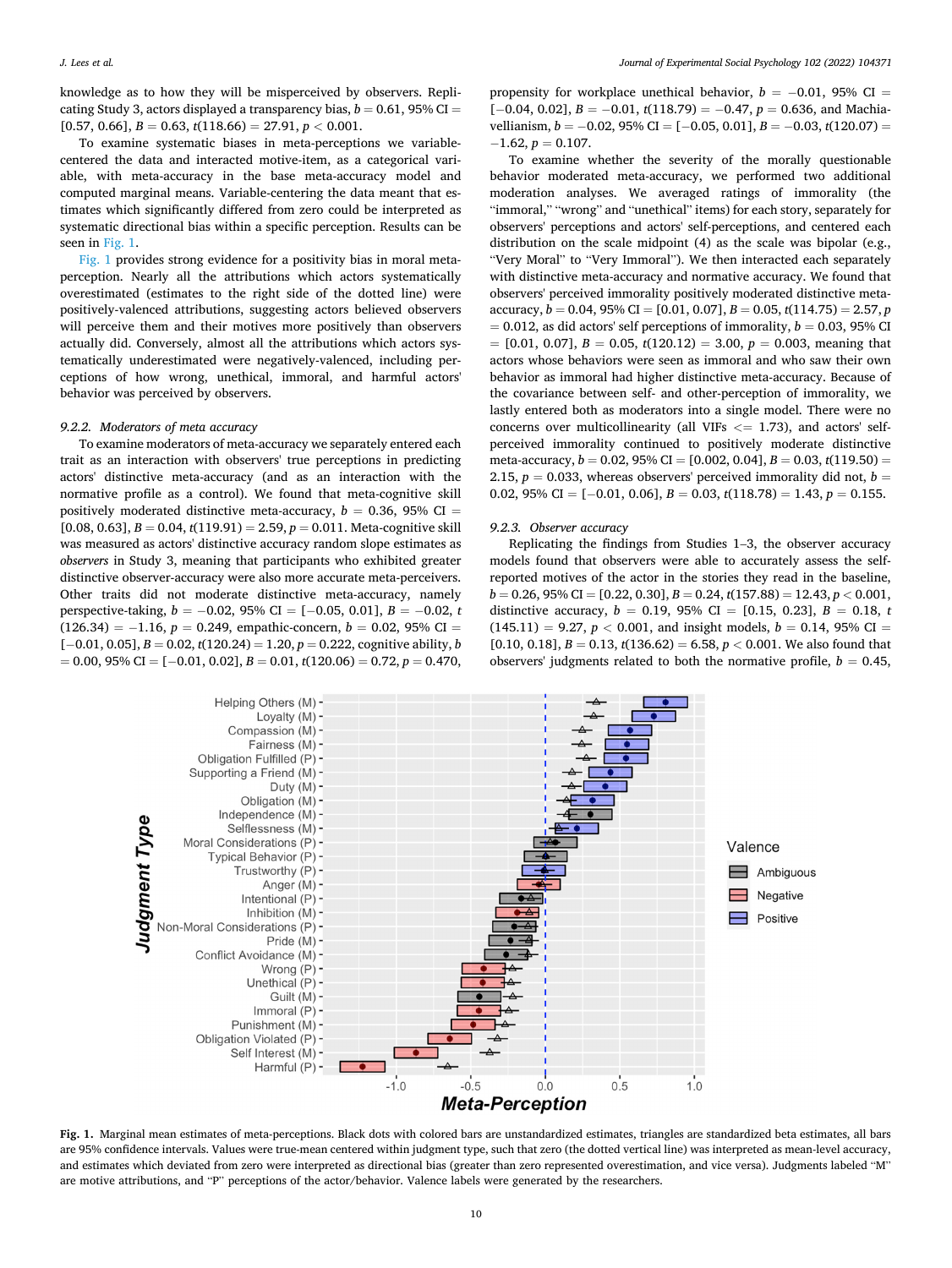95% CI =  $[0.36, 0.54]$ ,  $B = 0.16$ ,  $t(175.75) = 9.77$ ,  $p < 0.001$ , and the opaqueness of actors' motives,  $b = 0.18$ , 95% CI = [0.14, 0.23],  $B = 0.17$ ,  $t(127.35) = 8.14, p < 0.001.$ 

## *9.2.4. Moderators of observer accuracy*

To examine moderators of observer-accuracy we separately entered each trait as an interaction with actors' true motives in predicting observers' attributions in the distinctive actor accuracy model (and as an interaction with the normative profile as a control). We found that trait perspective-taking, *b* = 0.03, 95% CI = [0.02, 0.04], *B* = 0.03, *t*(253.77)  $= 4.28, p < 0.001$ , and empathic-concern,  $b = 0.04, 95\% \text{ CI} = [0.03,$ 0.06],  $B = 0.04$ ,  $t(247.25) = 6.62$ ,  $p < 0.001$ , positively moderated distinctive accuracy, whereas Machiavellianism,  $b = -0.03$ , 95% CI = [− 0.04, − 0.02], *B* = − 0.04, *t*(250.76) = − 5.07, *p <* 0.001, and Propensity for Workplace Unethical Behavior, *b* = −0.05, 95% CI = [−0.06, − 0.03], *B* = − 0.05, *t*(249.70) = − 7.14, *p <* 0.001, negatively moderated distinctive accuracy, broadly replicating the findings from Study 3.

# **10. General discussion**

Studies 1–4 found that morally questionable actors understood how their behaviors would be uniquely perceived by others, here defined as distinctive meta-accuracy. Study 4 found that distinctive meta-accuracy was greater for those higher in cognitive ability and those who were more accurate in judging the moral motives of others, providing evidence for general moral meta-cognitive skill across tasks. Studies 1, 2 and 4 found evidence that morally questionable actors had knowledge of how they would be *misperceived* by observers, here defined as insight ([Carlson, 2016\)](#page-12-0). Study 3 found no statistically significant insight slope, although the coefficient was positive. Studies 1–4 also found that morally questionable actors had knowledge of the motives possessed by other morally questionable actors, here defined as normative accuracy ([Furr, 2008\)](#page-12-0). These results collectively suggest that individuals who have engaged in morally questionable behavior have generalized metaaccuracy (Kenny & [DePaulo, 1993\)](#page-13-0) of how third-parties will react to their moral violations.

Studies 1–4 also found similar evidence for accuracy in observers' judgments of the unique motives of morally questionable actors, suggesting that individuals are able to successfully perspective-take with those who have committed moral violations. Observers higher in cognitive ability (Studies 2–3) and empathic concern (Studies 2–4) were consistently more accurate in these judgments, while observers higher in Machiavellianism (Studies 2–4) and the propensity to engage in unethical workplace behaviors (Studies 3–4) were consistently less accurate. This latter result suggests that more frequently engaging in morally questionable behavior does not grant one insight into the moral minds of others, and in fact is associated with less ability to understand the motives behind others' morally questionable behavior.

Despite strong evidence for generalized meta-accuracy (and observer accuracy) across studies, actors' accuracy in judging how they would be perceived was accompanied by two judgment biases. Studies 1–4 found evidence for a transparency bias among morally questionable actors ([Gilovich et al., 1998\)](#page-12-0), meaning that actors *overestimated* how accurately observers would perceive their self-reported moral motives. Similarly, in Study 4 an examination of actors' meta-perception point estimates found evidence for a positivity bias. Actors systematically overestimate the positive attributions, and underestimate the negative attributions, made of them and their motives. In fact, the single meta-perception found to be the most inaccurate in its average point estimate was the metaperception of harm caused, which was significantly underestimated. In short, meta-perception across motive judgments was accurate, but point estimate accuracy in judging specific motives displayed strong valence biases.

We also observed consistent moderators of observer-accuracy, examined in Studies 2–4, and moderators of meta-accuracy, examined in Study 4. Among observers, cognitive ability and empathic-concern

were consistent positive predictors of distinctive-accuracy, whereas Machiavellianism and Propensity for Workplace Unethical Behavior were consistent negative predictors of distinctive-accuracy. If we assume that those high on Machiavellianism and Propensity for Workplace Unethical Behavior have engaged in more morally questionable actions than individuals low on those traits, then our findings suggest that such experiences actually attenuate the ability to understand others' moral motives, rather than providing greater insight into what motivates others' morally questionable actions.

The only individual-difference measure found to moderate distinctive meta-accuracy was actors' accuracy as observers judging the motives of others, which we interpret as evidence for general metacognitive skill, although this could also be partially explained by systematic differences in how individuals explain their own moral behaviors ([Capraro, Vanzo,](#page-12-0) & Cabrales, 2022). Given the anticipated variance in the severity of morally questionable acts, we also examined self- and other judgments of immorality and found that actors who rated their own behavior as immoral had greater distinctive meta-accuracy than actors who self-rated as moral. There are several theoretical explanations for this relationship. One is that greater willingness to label one's own actions as immoral correlates with traits which themselves may predict more accurate meta-perception, such as trait empathy or humility. Another possibility is that those who see their own actions as immoral have greater levels of guilt, which led them to provide greater explanation for their own behavior in their stories, allowing greater meta-accuracy to arise from greater shared information between actors and observers. Similarly, it may be that actors who self-rated as immoral wrote about behavior which, despite the prompt to participants, contain few "good" reasons, making their motives less ambiguous overall.

This work makes three parallel contributions. First, we tested for different components of accuracy across a host of moral judgments, providing detailed and generalizable accounts of how morally questionable actors believed they would be perceived, how they were actually perceived, and the role of individual differences in meta-accuracy. Second, by focusing on discrete moral motives (e.g. anger, loyalty, conflict avoidance, etc.) as the basis of observer and meta-judgments, we contribute to a nascent body of research examining how (im)moral actors describe their own behavior and how motive attributions relate to perceptions of wrongdoing (Ames & [Fiske, 2013;](#page-12-0) Rai & [Fiske, 2011](#page-13-0); Young & [Saxe, 2011\)](#page-13-0). To our knowledge our findings are the first to ask morally questionable actors and observers to rate behaviors on a large and theoretically diverse set of moral motives, rather than just intentionality or a narrow set of motivational attributions. Our choice of motive items required participants to make assumptions about the breadth and totality of relevant motives for the average morally questionable actor and observer. Further theorizing and empirical work is needed to better understand both the motives morally questionable actors ascribe to themselves, and the motives observers naturalistically ascribe to other's morally questionable behaviors.

Third, this work introduced a novel methodology for capturing naturalistic moral behavior and judgment. We asked individuals to provide written accounts of past morally questionable behavior, then to rate their own motives and the motives they believe others would attribute to them (meta-perception). We then had a separate sample of observers read these accounts, provide their motive attributions, and compared those directly to the morally questionable actors' metaperceptions, allowing for a direct test of meta-accuracy. This approach produced a large and diverse set of naturalistic instances of moral behavior, and allowed for more generalizable inferences regarding moral judgment ([Yarkoni, 2020](#page-13-0)) compared to past work which has typically relied on highly stylized and fictional moral scenarios (e.g., sacrificial dilemmas) that have been increasingly criticized for lacking generalizability [\(Bauman, McGraw, Bartels,](#page-12-0) & Warren, 2014; [Graham,](#page-12-0)  [2014\)](#page-12-0).

Our findings also highlight the benefits of heeding calls for componential rather than univariate analyses of judgment accuracy ([Biesanz,](#page-12-0)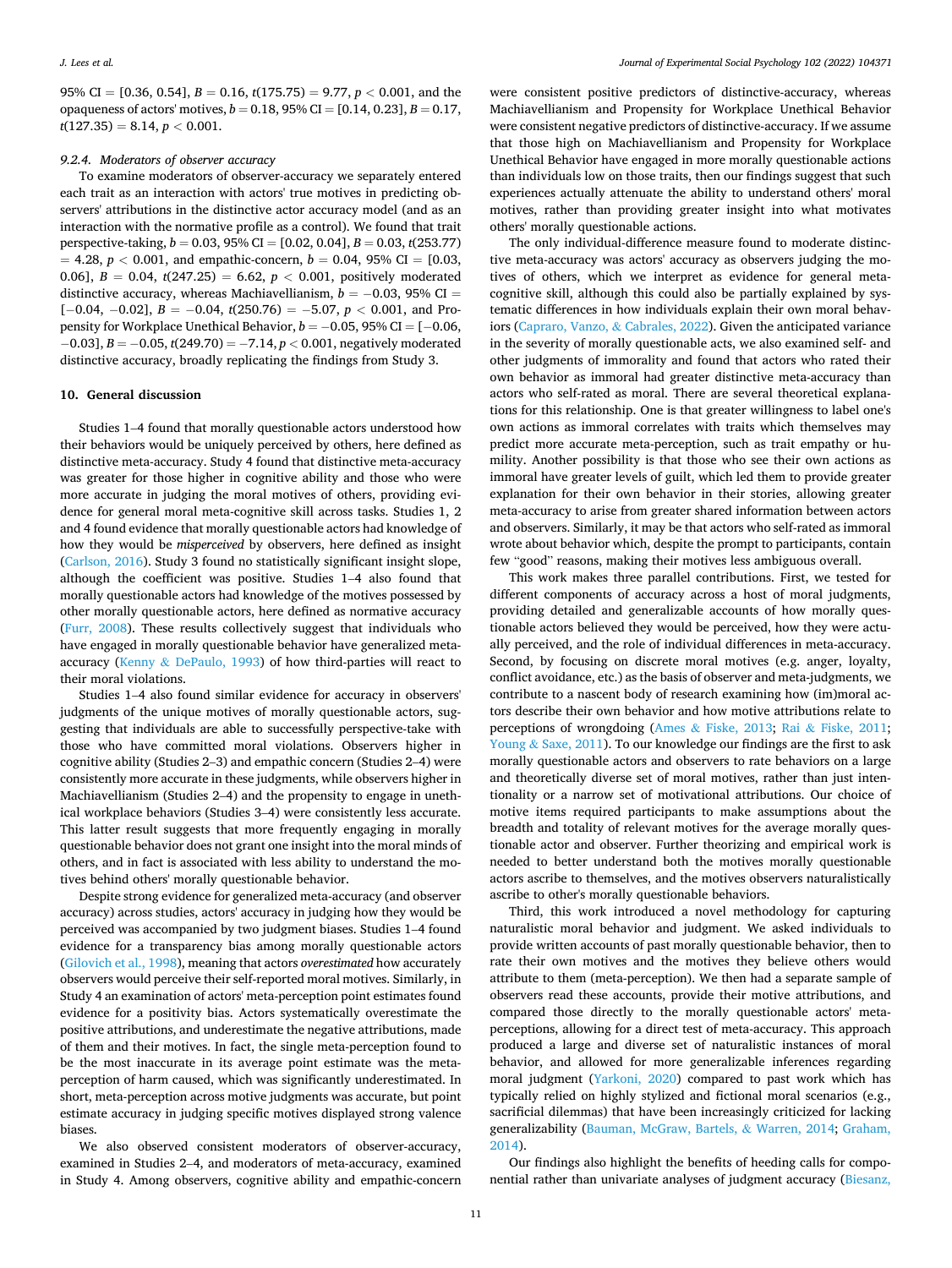[2010;](#page-12-0) Lees & [Cikara, 2021;](#page-13-0) West & [Kenny, 2011;](#page-13-0) Wood & [Furr, 2016](#page-13-0)). Simple methods of operationalizing accuracy which are still common in psychology, such as bivariate correlations and *t*-tests, would have masked a wealth of information about the nature of moral metaperception. The conception that judgment can be *both* accurate and biased simultaneously is born out in our findings. By embracing that theoretical and empirical framework, we uncovered a richer and more informative examination of whether morally questionable actors know how they will be perceived by others.

A theoretical assumption embedded within our componential approach is that all actors share a similar set of normative expectations regarding how they are judged, reflected in our operationalization of the normative profile. It is possible a morally questionable actor who stole something had distinct normative expectations regarding how they would be judged relative to a morally questionable actor who lied, though the lack of existing theorizing regarding how morally questionable actors expect to be perceived by others makes such a possibility uncertain. While our findings provide evidence that the paradigmembedded normative profile is strongly associated with generalized meta-perceptions (and observer perceptions), we are unable to test for the possibility that there is systematic and qualitative variance in the normative expectations held by actors engaging in different types of behaviors.

Another theoretical assumption inherent to our paradigm is that actors describe behaviors which meet their *personal* definition of "something bad for a good reason." As such, we are reluctant to label any of the actions as lacking a "good reason" *ex post*, either categorically or based on actors' descriptions. Actors' self-perceptions reflect the ambivalence one would expect from accounts of "bad" behavior for a "good reason." Self-perceptions of immorality were asked on a bipolar scale (e.g., 1–7 scale where 1 is labeled "Very Moral" and 7 "Very Immoral"), and the median self-perception is exactly 4.0 (Mean  $= 3.9$ ,  $SD = 1.7$ ), meaning actors were nearly evenly split as to whether their actions were on average moral vs. immoral. And while "bad behaviors for bad reasons" are outside of the scope of the current research, our findings suggest that meta-perceptions for such behaviors would not be categorically distinct from those of morally questionable behaviors. First, participants who are theoretically more likely to engage in immoral behaviors (Machiavellians and Workplace Deviants) were not more or less accurate in their meta-perceptions and were slightly less accurate in judging the motives of others. Moreover, in Study 4, actors who rated themselves as more immoral were slightly more accurate in their distinctive meta-perceptions than actors who rated their behavior as moral overall. These findings suggest that while propensity and severity of morally questionable and immoral actions may play a role in meta- and observer-accuracy, they do not categorically shift either.

In addition to this work's contributions, several limitations of these studies point to fruitful avenues of future research. First, Test Set A and Studies 1–2 used convenience samples, meaning that the "true values" derived therein should be interpreted with some cautions regarding their representativeness. And while Test Set B was collected with a nationally representative sample, the necessary culling of the stories down to a smaller set likely meant that the actor set used in Study 4 was not perfectly representative.

Second, the finding in Study 4 of a strong positivity bias was an exploratory hypothesis. The analysis was preregistered, but the positivity bias was not predicted *ex ante*. We argue that the positivity bias is empirically unambiguous, and while positive self-evaluation exists in moral (Tappin & [McKay, 2017\)](#page-13-0) and non-moral domains [\(Alicke, 1985](#page-12-0)), positive *self*-evaluation does not necessarily entail positive *meta*perception. Indeed, some work suggests people are unaware of the positive impression others hold of them ([Gallrein et al., 2016\)](#page-12-0). Moreover, the positivity bias here should be interpreted in context: the paradigm regarded morally questionable behaviors, actors on average rated their own behaviors as immoral, actors' meta-perceptions were more negative than their self-perceptions, and actors had perfect

knowledge of what information observers would have. Yet despite this, actors *still* exhibited a striking positivity bias in meta-perception. As such, this positivity bias should not be assumed an extension of a mere positivity bias in self-evaluation.

Third, given that the paradigm is novel it is difficult to know how participants' accounts of their behavior, and self/meta-perceptions, might differ from other possible paradigms. For example, writing about one's wrongdoings versus conveying them face-to-face to another person might enable participants to be more open about their motives and behavior, and therefore our paradigm may be partially inducing the observed transparency bias. Face-to-face recountings of morally questionable behavior would also constitute dyadic meta-accuracy, rather than the generalized meta-accuracy we examine. Future work should strongly consider alternative paradigms to better assess how the format and context might affect participants' accounts and perceptions, and how moral meta-perception may differ at the dyadic vs. generalized level. This work also relied on assumptions regarding the comprehensiveness of the list of motives (namely in Test Set B). Future work should consider more grounded approaches to developing lists of relevant moral motives, or consider adding motives which were not present in Test Set B, for example purity motives (Chakroff & [Young, 2015](#page-12-0); [Gra](#page-12-0)[ham et al., 2013\)](#page-12-0).

It is worth considering the paradigmatic similarities between our method and the sacrificial dilemmas commonly used in moral psychology. Similar to sacrificial dilemmas, our stories represent moral "gray" areas where actors are often faced with competing and irreconcilable moral motives. Yet while sacrificial dilemmas prioritized internal validity, and been criticized for a lack of realism [\(Bauman et al., 2014](#page-12-0); [Bostyn, Sevenhant,](#page-12-0) & Roets, 2018; Hester & [Gray, 2020\)](#page-13-0), our paradigm prioritizes generalizability at the expense of experimental control, which can make direct comparisons between observers' attributions across our stories and past work on sacrificial dilemmas difficult. Moreover, sacrificial dilemmas are designed to answer research questions embedded within a dual-process framework of moral cognition, whereas our open-ended paradigm of generating stories is designed to answer more proximate questions of judgment accuracy which, while broadly generalizable, are less embedded within established theories of moral cognition. Nonetheless, one pattern of accuracy that is consistent with a dual-process account of moral judgment is the directional effects of pro- and antisocial traits. We consistently found that empathicconcern predicted greater levels of observer accuracy, whereas Machiavellianism and Propensity for Workplace Unethical Behavior were consistent predictors of lower observer accuracy. Similarly, pro-social traits, such as empathic concern, are associated with greater deontological decision-making ([Cameron, Conway,](#page-12-0) & Scheffer, 2022; [Nasello,](#page-13-0)  [Dardenne, Blavier,](#page-13-0) & Triffaux, 2021; Reynolds & [Conway, 2018\)](#page-13-0), while antisocial traits, such as psychopathy and generalized distrust, are associated with lower deontological decision-making ([Conway, Weiss,](#page-12-0)  Burgmer, & [Mussweiler, 2018;](#page-12-0) Luke & [Gawronski, 2021](#page-13-0)), although these relationships are complex and can reverse ([Fleischmann, Lam](#page-12-0)[mers, Conway,](#page-12-0) & Galinsky, 2019). Machiavellianism specifically can also be associated with utilitarian judgments, but only when such judgments are self-interested [\(Zamora, Ungson,](#page-13-0) & Seidman, 2022). As such, dual-process accounts of moral judgment may cohere with the pattern of observer accuracy moderators we find, although our studies were not designed to answer such research questions.

Lastly, while not the focus of this research, there is good reason to believe our results do not generalize to the *victims* of morally questionable behaviors. Our observers were neutral third-parties, and actors were asked for meta-perception of "the average person" (i.e., generalized meta-accuracy) not the victim or anyone involved in their stories. Our results should not be interpreted as evidence that morally questionable actors have knowledge of how the victims of their behavior perceive them.

By integrating theory and methods across moral psychology and social perception we demonstrate a robust pattern of moral meta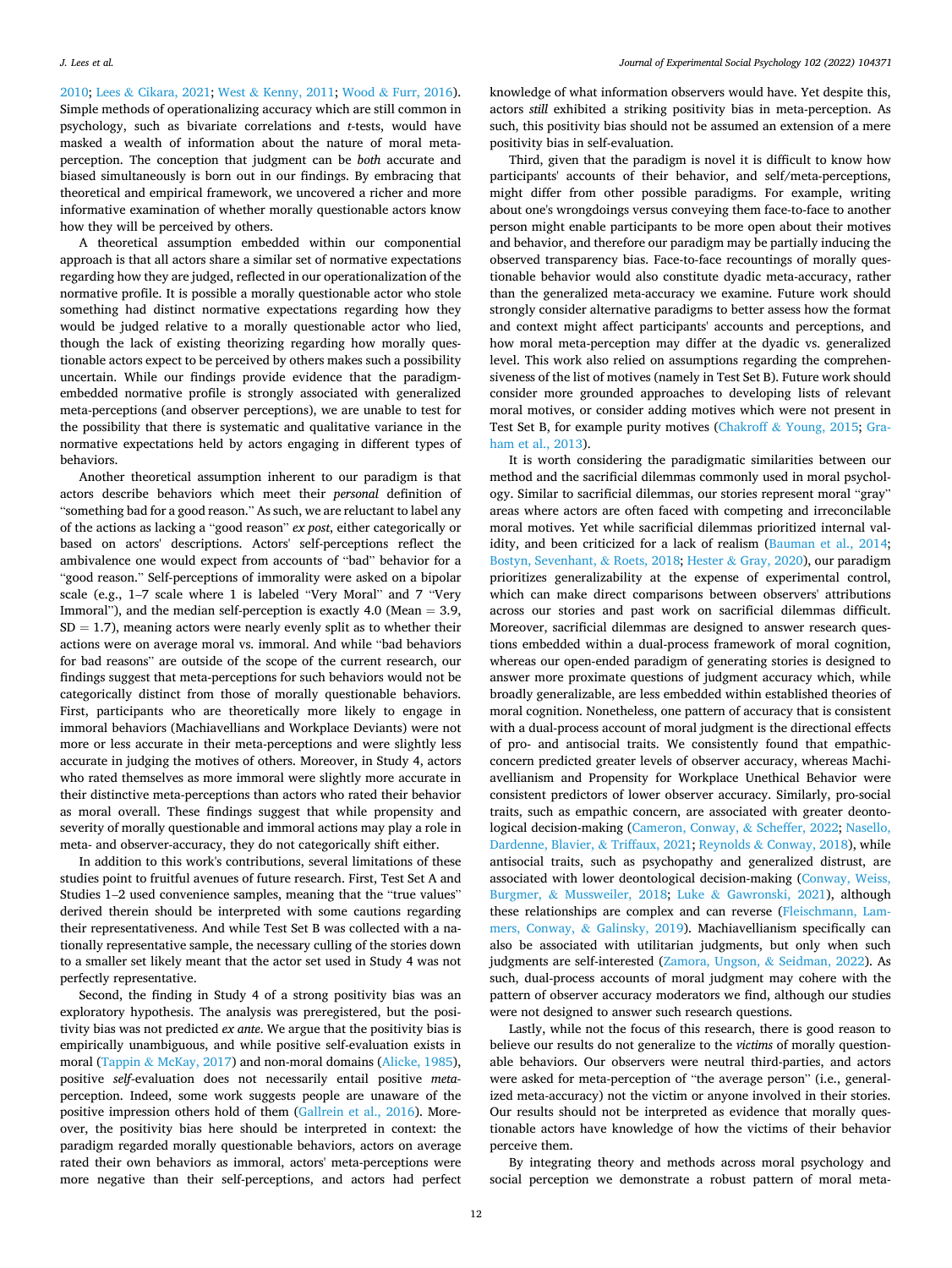<span id="page-12-0"></span>perception accuracy, advance our understanding of moral cognition, and provide new methods for moral psychologists seeking to understand the accuracy of (meta)moral judgments.

# **Funding**

The research was generously funded by Harvard Business School's Doctoral Research Fund. Funds were utilized to compensate survey participants.

# **Ethics**

This research was approved by Harvard University's Institutional Review Board. All participants provided informed consent to participate, and no deception was utilized in this study.

## **Contributions**

J.L. initially proposed the research question, and all authors contributed equally to the study designs and drafting of the manuscript. J.L. prepared the online surveys, facilitated the preregistrations, data collection, analyses, and public posting of materials.

# **Acknowledgments**

We thank Harvard Business School's Organizational Behavior Lab and Boston College's Morality Lab for their helpful feedback on study design, Steven Worthington and Ista Zahn at Harvard's IQSS for statistical guidance, and Haley Todd for coding the stories.

# **Appendix A. Supplementary data**

Supplementary data to this article can be found online at [https://doi.](https://doi.org/10.1016/j.jesp.2022.104371)  [org/10.1016/j.jesp.2022.104371.](https://doi.org/10.1016/j.jesp.2022.104371)

## **References**

- Alicke, M. D. (1985). Global self-evaluation as determined by the desirability and controllability of trait adjectives. *Journal of Personality and Social Psychology, 49*(6), 1621–1630.<https://doi.org/10.1037/0022-3514.49.6.1621>
- [Ames, D., & Fiske, S. \(2013\). Intentional harms are worse, even when they](http://refhub.elsevier.com/S0022-1031(22)00090-7/rf0010)'re not. *[Psychological Science, 24](http://refhub.elsevier.com/S0022-1031(22)00090-7/rf0010)*(9).
- Ames, D., & Fiske, S. (2015). Perceived intent motivates people to magnify observed harms. *Proceedings of the National Academy of Sciences, 112*(12), 3599–3605. [https://](https://doi.org/10.1073/pnas.1501592112)  [doi.org/10.1073/pnas.1501592112](https://doi.org/10.1073/pnas.1501592112)
- Barasch, A., Levine, E. E., Berman, J. Z., & Small, D. A. (2014). Selfish or selfless? On the signal value of emotion in altruistic behavior. *Journal of Personality and Social Psychology, 107*(3), 393–413.<https://doi.org/10.1037/a0037207>
- [Baron, J., Ritov, I., & Greene, J. D. \(2011\). The duty to support nationalistic policies.](http://refhub.elsevier.com/S0022-1031(22)00090-7/rf0025)  *[Journal of Behavioral Decision Making, 11](http://refhub.elsevier.com/S0022-1031(22)00090-7/rf0025)*.
- Barr, D. J., Levy, R., Scheepers, C., & Tily, H. J. (2013). Random effects structure for confirmatory hypothesis testing: Keep it maximal. *Journal of Memory and Language, 68*(3), 255–278. <https://doi.org/10.1016/j.jml.2012.11.001>
- Barranti, M., Carlson, E. N., & Furr, R. M. (2016). Disagreement about moral character is linked to interpersonal costs. *Social Psychological and Personality Science, 00*(0), 1–12. <https://doi.org/10.1177/1948550616662127>
- Bartels, D. M., & Pizarro, D. A. (2011). The mismeasure of morals: Antisocial personality traits predict utilitarian responses to moral dilemmas. *Cognition, 121*(1), 154–161. <https://doi.org/10.1016/j.cognition.2011.05.010>
- [Batson, C. D., Klein, T. R., Highberger, L., & Shaw, L. L. \(1995\). Immorality from](http://refhub.elsevier.com/S0022-1031(22)00090-7/rf0045)  [empathy-induced altruism: When compassion and justice conflict.](http://refhub.elsevier.com/S0022-1031(22)00090-7/rf0045) *Journal of [Personality and Social Psychology, 68](http://refhub.elsevier.com/S0022-1031(22)00090-7/rf0045)*(6), 1042–1054.
- Bauman, C., McGraw, A., Bartels, D., & Warren, C. (2014). Revisiting external validity: Concerns about trolley problems and other sacrificial dilemmas in moral psychology. *Social and Personality Psychology Compass, 8*(9), 536–554. [https://doi.org/10.1111/](https://doi.org/10.1111/spc3.12131)  [spc3.12131](https://doi.org/10.1111/spc3.12131)
- Biesanz, J. C. (2010). The social accuracy model of interpersonal perception: Assessing individual differences in perceptive and expressive accuracy. *Multivariate Behavioral Research, 45*(5), 853–885.<https://doi.org/10.1080/00273171.2010.519262>
- [Bostyn, D. H., Sevenhant, S., & Roets, A. \(2018\). Of mice, men, and trolleys: Hypothetical](http://refhub.elsevier.com/S0022-1031(22)00090-7/rf0060)  [judgment versus real-life behavior in trolley-style moral dilemmas.](http://refhub.elsevier.com/S0022-1031(22)00090-7/rf0060) *Psychological [Science, 29](http://refhub.elsevier.com/S0022-1031(22)00090-7/rf0060)*(7), 1084–1093.
- [Bursztyn, L., Gonzalez, A. L., & Yanagizawa-Drott, D. \(2018\).](http://refhub.elsevier.com/S0022-1031(22)00090-7/rf0065) *Misperceived social norms: [Female labor force participation in Saudi Arabia](http://refhub.elsevier.com/S0022-1031(22)00090-7/rf0065)*. National Bureau of Economic [Research Working Paper Series](http://refhub.elsevier.com/S0022-1031(22)00090-7/rf0065).
- Cameron, C. D., Conway, P., & Scheffer, J. A. (2022). Empathy regulation, prosociality, and moral judgment. *Current Opinion in Psychology, 44*, 188–195. [https://doi.org/](https://doi.org/10.1016/j.copsyc.2021.09.011) [10.1016/j.copsyc.2021.09.011](https://doi.org/10.1016/j.copsyc.2021.09.011)
- Cameron, C. D., Lindquist, K. A., & Gray, K. (2015). A constructionist review of morality and emotions: No evidence for specific links between moral content and discrete emotions. *Personality and Social Psychology Review, 19*(4), 371–394. [https://doi.org/](https://doi.org/10.1177/1088868314566683)  10.1177/108886831456668
- Capraro, V., Sippel, J., Zhao, B., Hornischer, L., Savary, M., Terzopoulou, Z., … Griffioen, S. F. (2018). People making deontological judgments in the Trapdoor dilemma are perceived to be more prosocial in economic games than they actually are. *PLoS One, 13*(10), Article e0205066. [https://doi.org/10.1371/journal.](https://doi.org/10.1371/journal.pone.0205066) [pone.0205066](https://doi.org/10.1371/journal.pone.0205066)
- Capraro, V., Vanzo, A., & Cabrales, A. (2022). Playing with words: Do people exploit loaded language to affect others' decisions for their own benefit? *Judgment and Decision making, 47(1). https://doi.org/10.31234/osf.io/*
- Carlson, E. N. (2016). Meta-accuracy and relationship quality: Weighing the costs and benefits of knowing what people really think about you. *Journal of Personality and Social Psychology, 111*(2), 250–264. <https://doi.org/10.1037/pspp0000107>
- [Carlson, E. N., & Furr, R. M. \(2009\). Evidence of differential meta-accuracy: People](http://refhub.elsevier.com/S0022-1031(22)00090-7/rf0095) [understand the different impressions they make.](http://refhub.elsevier.com/S0022-1031(22)00090-7/rf0095) *Psychological Science, 20*(8), [1033](http://refhub.elsevier.com/S0022-1031(22)00090-7/rf0095)–1039.
- Carlson, E. N., Vazire, S., & Oltmanns, T. F. (2011). You probably think this paper's about you: Narcissists' perceptions of their personality and reputation. *Journal of Personality and Social Psychology, 101*(1), 185–201. [https://doi.org/10.1037/](https://doi.org/10.1037/a0023781.You) [a0023781.You](https://doi.org/10.1037/a0023781.You)
- Chakroff, A., & Young, L. (2015). Harmful situations, impure people: An attribution asymmetry across moral domains. *Cognition, 136*, 30–37. [https://doi.org/10.1016/j.](https://doi.org/10.1016/j.cognition.2014.11.034)  [cognition.2014.11.034](https://doi.org/10.1016/j.cognition.2014.11.034)
- Chen, Y.-J., & Tang, T. L.-P. (2006). Attitude toward and propensity to engage in unethical behavior: Measurement invariance across major among university students. *Journal of Business Ethics, 69*(1), 77–93. [https://doi.org/10.1007/s10551-](https://doi.org/10.1007/s10551-006-9069-6)  [006-9069-6](https://doi.org/10.1007/s10551-006-9069-6)
- Conway, P., & Gawronski, B. (2013). Deontological and utilitarian inclinations in moral decision making: A process dissociation approach. *Journal of Personality and Social Psychology, 104*(2), 216–235.<https://doi.org/10.1037/a0031021>
- Conway, P., Weiss, A., Burgmer, P., & Mussweiler, T. (2018). Distrusting your moral compass: The impact of distrust mindsets on moral dilemma processing and judgments. *Social Cognition, 36*(3), 345–380. [https://doi.org/10.1521/](https://doi.org/10.1521/soco.2018.36.3.345)  oco.2018.36.3.345
- Crockett, M. J., Kurth-Nelson, Z., Siegel, J. Z., Dayan, P., & Dolan, R. J. (2014). Harm to others outweighs harm to self in moral decision making. *Proceedings of the National Academy of Sciences, 111*(48), 17320–17325. [https://doi.org/10.1073/](https://doi.org/10.1073/pnas.1424572112)  [pnas.1424572112](https://doi.org/10.1073/pnas.1424572112)
- Cushman, F. (2013). Action, outcome, and value: A dual-system framework for morality. *Personality and Social Psychology Review, 17*(3), 273–292. [https://doi.org/10.1177/](https://doi.org/10.1177/1088868313495594)  [1088868313495594](https://doi.org/10.1177/1088868313495594)
- Dahling, J. J., Whitaker, B. G., & Levy, P. E. (2009). The development and validation of a new machiavellianism scale. *Journal of Management, 35*(2), 219–257. [https://doi.](https://doi.org/10.1177/0149206308318618) [org/10.1177/0149206308318618](https://doi.org/10.1177/0149206308318618)
- Davis, M. H. (1983). A mulitdimensional approach to individual differences in empathy. *Journal of Personality and Social Psychology, 44*(1), 113–126. [https://doi.org/](https://doi.org/10.1037/0022-3514.44.1.113) [10.1037/0022-3514.44.1.113](https://doi.org/10.1037/0022-3514.44.1.113)
- Fleischmann, A., Lammers, J., Conway, P., & Galinsky, A. D. (2019). Paradoxical effects of power on moral thinking: Why power both increases and decreases deontological and utilitarian moral decisions. *Social Psychological and Personality Science, 10*(1), 110–120. <https://doi.org/10.1177/1948550617744022>
- [Funder, D. C. \(1995\). On the accuracy of personality judgment:A realistic approach.](http://refhub.elsevier.com/S0022-1031(22)00090-7/rf0150)  *[Psychological Review, 102](http://refhub.elsevier.com/S0022-1031(22)00090-7/rf0150)*(4), 652–670.
- Furr, R. M. (2008). A framework for profile similarity: Integrating similarity, normativeness, and distinctiveness. *Journal of Personality, 76*(5), 1267–1316. https://doi.org/10.1111/j.1467-6494.2008.00521.x
- Furr, R. M., & Funder, D. C. (2004). Situational similarity and behavioral consistency: Subjective, objective, variable-centered, and person-centered approaches. *Journal of Research in Personality, 38*(5), 421–447. <https://doi.org/10.1016/j.jrp.2003.10.001>
- Gallrein, A.-M. B., Weßels, N. M., Carlson, E. N., & Leising, D. (2016). I still cannot see it a replication of blind spots in self-perception. *Journal of Research in Personality, 60*, 1–7. <https://doi.org/10.1016/j.jrp.2015.10.002>
- Gerstenberg, T., Ullman, T. D., Nagel, J., Kleiman-Weiner, M., Lagnado, D. A., & Tenenbaum, J. B. (2018). Lucky or clever? From expectations to responsibility judgments. *Cognition, 177*, 122–141. [https://doi.org/10.1016/j.](https://doi.org/10.1016/j.cognition.2018.03.019)  [cognition.2018.03.019](https://doi.org/10.1016/j.cognition.2018.03.019)
- Gilovich, T., Savitsky, K., & Medvec, V. H. (1998). The illusion of transparency: Biased assessments of others' ability to read one's emotional states. *Journal of Personality and Social Psychology, 75*(2), 332–346. [https://doi.org/10.1037/0022-](https://doi.org/10.1037/0022-3514.75.2.332) [3514.75.2.332](https://doi.org/10.1037/0022-3514.75.2.332)
- Graham, J. (2014). Morality beyond the lab. *Science, 345*(6202), 1242. [https://doi.org/](https://doi.org/10.1126/science.1259500)  [10.1126/science.1259500](https://doi.org/10.1126/science.1259500)
- [Graham, J., Haidt, J., Koleva, S., Motyl, M., Iyer, R., Wojcik, S. P., & Ditto, P. H. \(2013\).](http://refhub.elsevier.com/S0022-1031(22)00090-7/rf0185)  [Moral foundations theory: The pragmatic validity of moral pluralism.](http://refhub.elsevier.com/S0022-1031(22)00090-7/rf0185) *Advances in [Experimental Social Psychology, 47](http://refhub.elsevier.com/S0022-1031(22)00090-7/rf0185)*, 55–130.
- Green, P., & MacLeod, C. J. (2016). simr: An R package for power analysis of generalized linear mixed models by simulation. *Methods in Ecology and Evolution, 7*(4), 493–498. <https://doi.org/10.1111/2041-210X.12504>
- Hamaker, E. L., & Muthén, B. (2020). The fixed versus random effects debate and how it relates to centering in multilevel modeling. *Psychological Methods, 25*(3), 365–379. <https://doi.org/10.1037/met0000239>